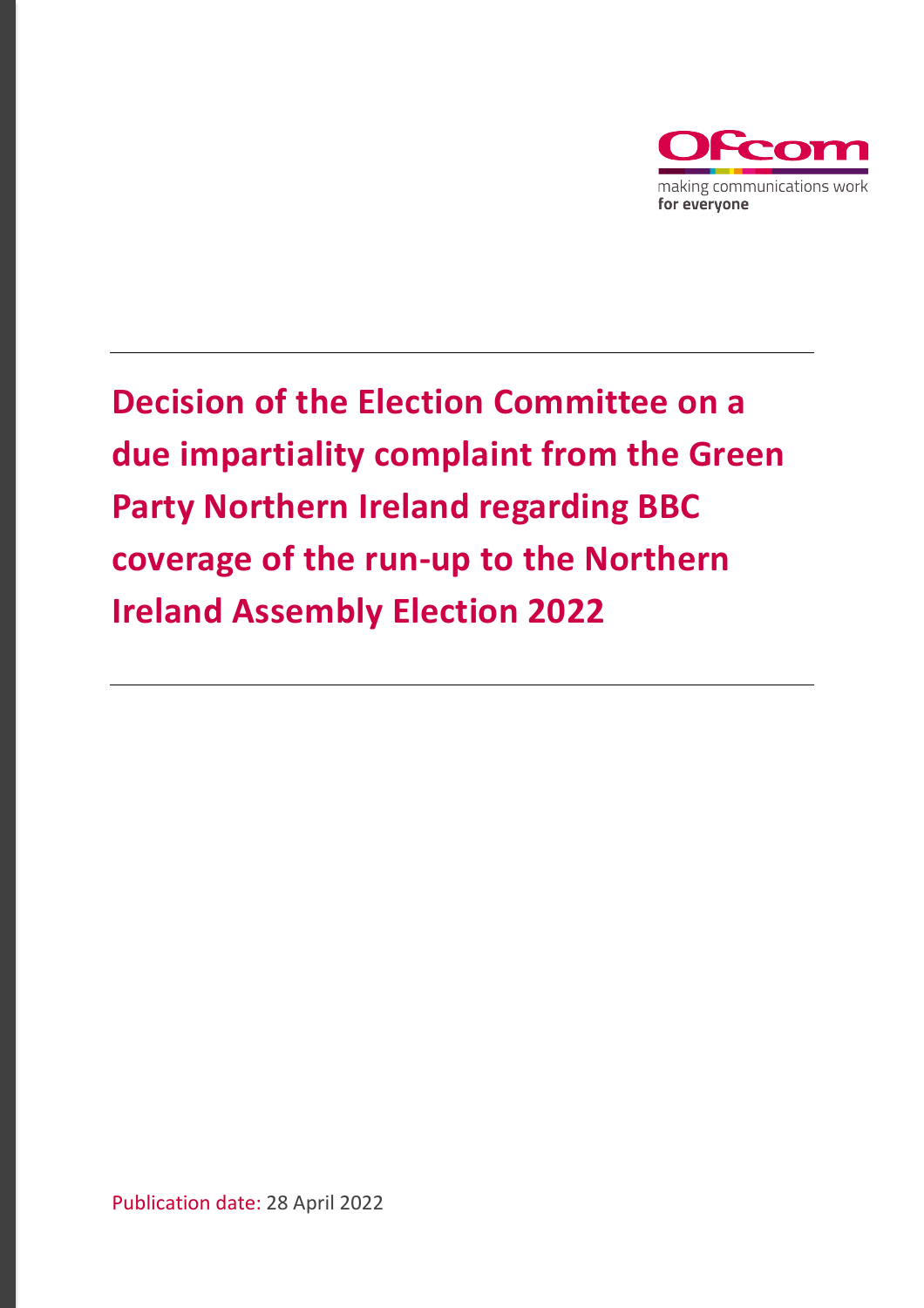# **Contents**

### **Section**

| 1. Introduction and summary                                                | 3  |
|----------------------------------------------------------------------------|----|
| 2. Background                                                              | .5 |
| 3. The Committee's Decision                                                | 12 |
| <b>Annex</b>                                                               |    |
| A1. Statutory Framework and Sections Five and Six of the Broadcasting Code | 20 |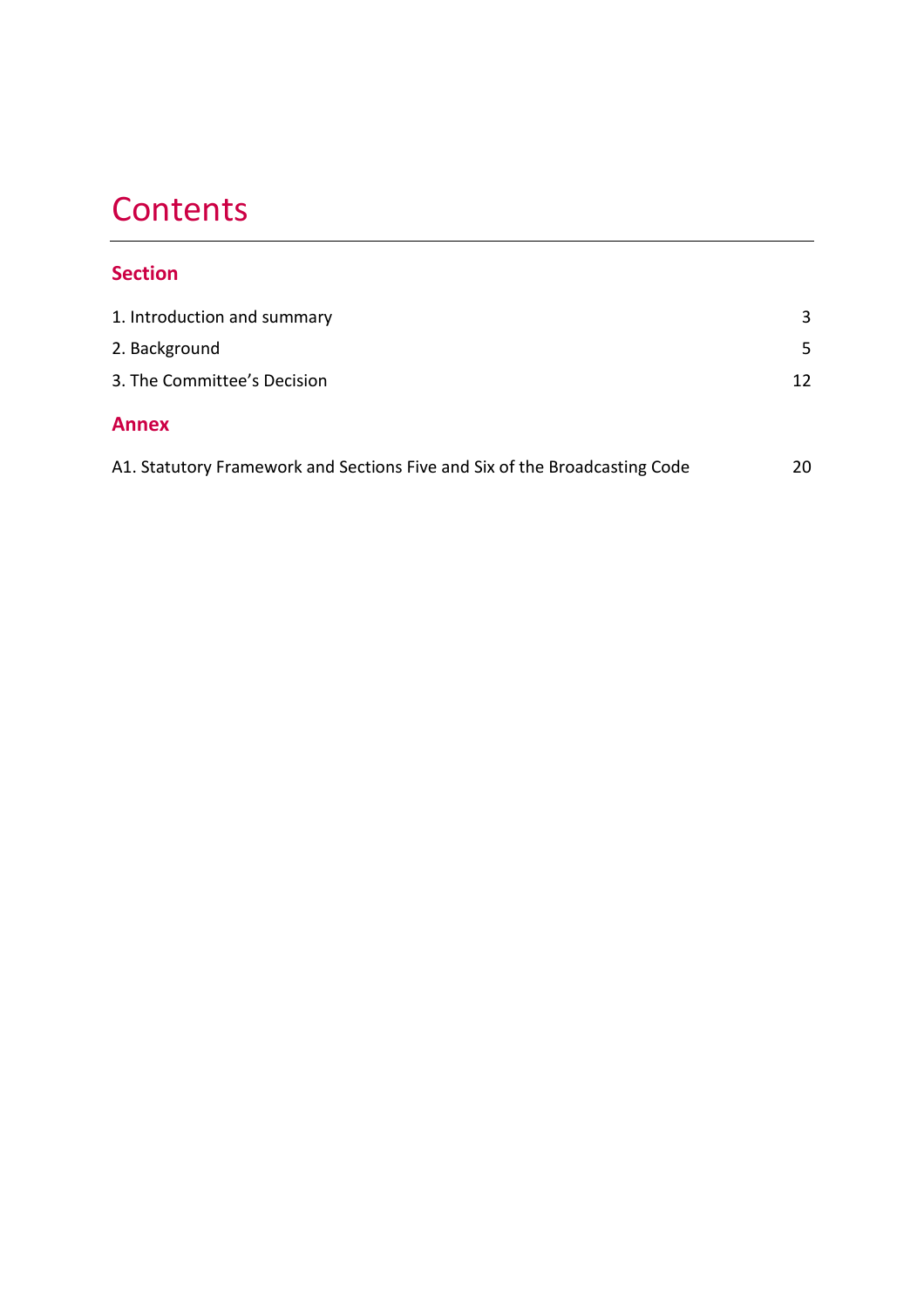# <span id="page-2-0"></span>1. Introduction and summary

- 1.1 Ofcom is the UK's independent broadcast regulator. As a post-broadcast regulator, we assess content once it has been broadcast.
- [1](#page-2-1).2 During an election period, Ofcom establishes an Election Committee<sup>1</sup> which has delegated authority from the Ofcom Board to consider due impartiality complaints in respect of election-related programmes where the complaint, if upheld, might require redress before the election.
- 1.3 The Election Committee[2](#page-2-2) has considered a complaint ("the Complaint") from the Green Party Northern Ireland ("GPNI") in relation to the coverage by the BBC of the GPNI during the Northern Ireland Assembly election period, including in:
	- a) *The View* television series, broadcast on BBC 1 Northern Ireland on Thursday evenings ("*The View*") and, in particular, a series of interviews with party leaders on *The View* between 24 March and 28 April 2022 ("*The View* Leader Interviews"); and
	- b) the BBC's coverage of the GPNI during the election period for the 2022 Northern Ireland Assembly elections more generally (across its radio and television services).
- 1.4 The format of election programming is a matter of editorial freedom for the individual broadcasters, as long as the programming as broadcast complies with the Ofcom Broadcasting Code ("the Code")<sup>[3](#page-2-3)</sup>. Our rules on due impartiality require that when broadcasters are dealing with matters of major political controversy and major matters relating to current public policy, such as elections to the Northern Ireland Assembly, due impartiality must be preserved and an appropriately wide range of significant views must be included and given due weight, in each programme or in clearly linked and timely programmes. Due weight must also be given to the coverage of political parties during the election period.
- 1.5 The Complaint alleged that, in excluding the GPNI from *The View* Leader Interviews and in its coverage more generally, the Broadcaster failed to comply with its obligations in respect of due impartiality (under Section Five of the Code). As the Complaint concerned material broadcast during the election period for the Northern Ireland Assembly election (which commenced on 28 March 2022 and ends with the date of the poll on 5 May 2022), there were also issues to consider under Section Six of the Code (in respect of elections).

<span id="page-2-1"></span><sup>&</sup>lt;sup>1</sup> The [Terms of Reference for the Election Committee](https://www.ofcom.org.uk/about-ofcom/how-ofcom-is-run/committees/election-committee) are available on the Ofcom website.

<span id="page-2-2"></span><sup>2</sup> In this case the Election Committee consisted of the following members: Bob Downes (Chair, Member, Ofcom Board and Chair, Ofcom Content Board); Maggie Cunningham (Member, Ofcom Content Board); Peter Horrocks (Member, Ofcom Content Board); Kevin Bakhurst (Group Director, Broadcasting and Online Content Group and Member, Ofcom Board and Ofcom Content Board); and Adam Baxter (Director, Standards and Audience Protection, Broadcasting and Online Content Group).

<span id="page-2-3"></span><sup>&</sup>lt;sup>3</sup> [The Ofcom Broadcasting Code \(with the Cross-promotion Code and the On Demand Programme Service Rules\) - Ofcom](https://www.ofcom.org.uk/tv-radio-and-on-demand/broadcast-codes/broadcast-code) is available on the Ofcom website.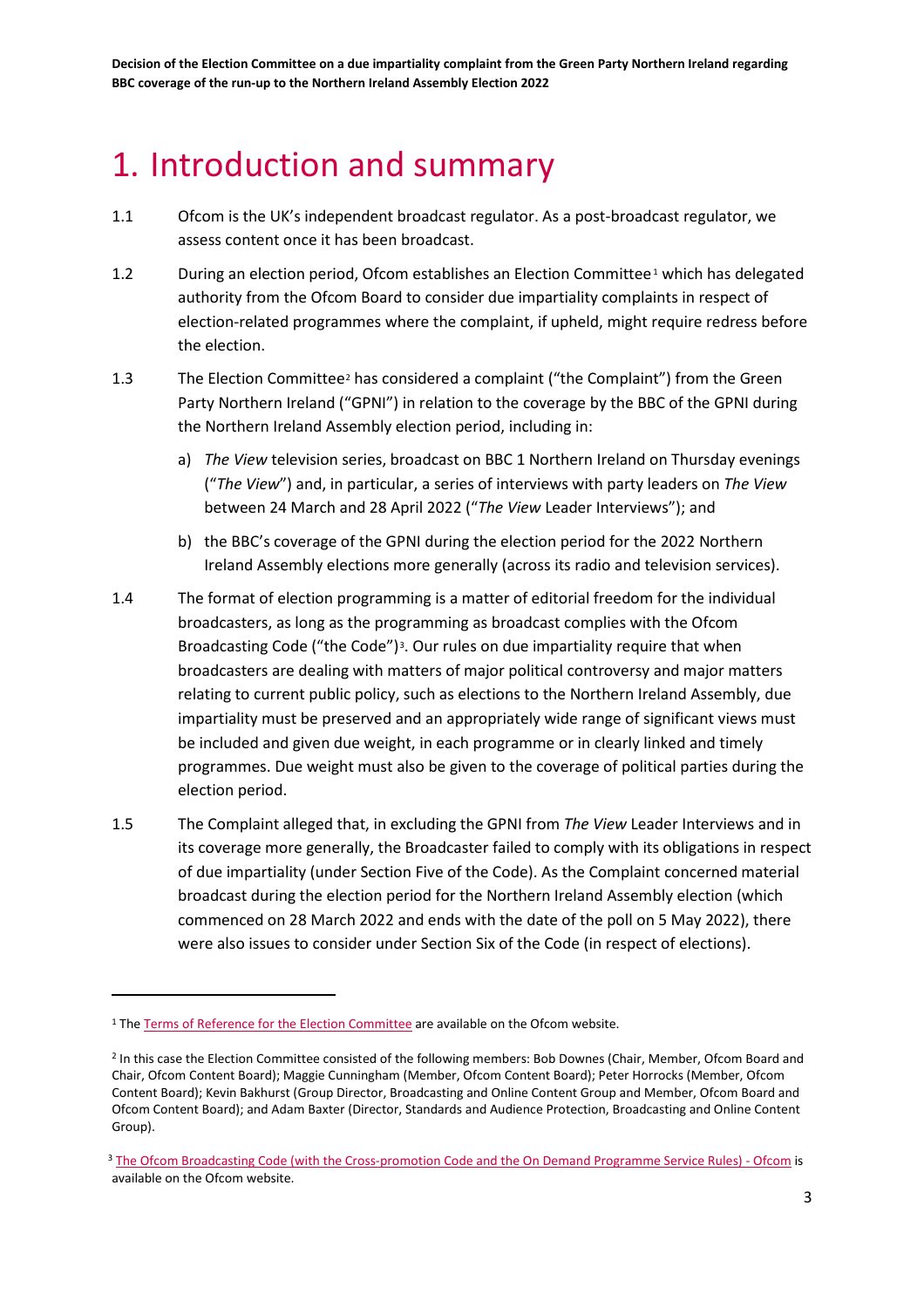- 1.6 In response to the Complaint, the BBC explained to Ofcom how it approaches its election programming and, in particular, the factors that it takes into account when considering the appropriate levels of broadcast coverage for political parties. It also explained: why it had chosen to include the GPNI in its broadcast of *Sunday Politics* on 3 April 2022 but not to include it in its *The View* Leader Interviews; and why it had chosen to include the Traditional Unionist Voice Party ("TUV") in its *The View* Leader Interviews on 7 April 2022. The BBC further summarised its overall coverage of the GPNI and the TUV across the election period up to 22 April 2022, and its planned future coverage to the end of the election period. In addition, it explained that there would be days when one party would dominate the agenda and outlined by way of example the coverage it had given to the GPNI and the TUV on the days of their respective manifesto launches on 21 and 22 April 2022.
- 1.7 Having considered the Complaint and the evidence put before it, the Election Committee reached the following conclusions:
	- a) The BBC's approach to considering the GPNI's level of past electoral and current support, including the weight it has placed on opinion poll evidence, has been reasonable during the election period to date. It was satisfied that the evidence currently available did not require the BBC to provide the GPNI with precisely the same coverage as the TUV (or, indeed, greater coverage).
	- b) Regarding *The View* Leader Interviews (and linked programming) and taking account of the evidence on the GPNI and TUV's levels of past electoral and current support, the Committee was not concerned about the BBC's compliance with Sections Five and Six of the Code.
	- c) Taking account of the BBC's summary of its coverage of the GPNI and TUV (and again, in light of the evidence regarding the GPNI and TUV's past electoral and current support), the Committee was not concerned about the BBC's overall approach to the coverage of the GPNI during the Northern Ireland Assembly election period so far under Sections Five and Six of the Code.
- **1.8 Ofcom's Election Committee assessed the Complaint from the GPNI, taking into account the BBC's submissions and the programming referred to above against the Code and, for the reasons set out below, decided to not uphold the Complaint.**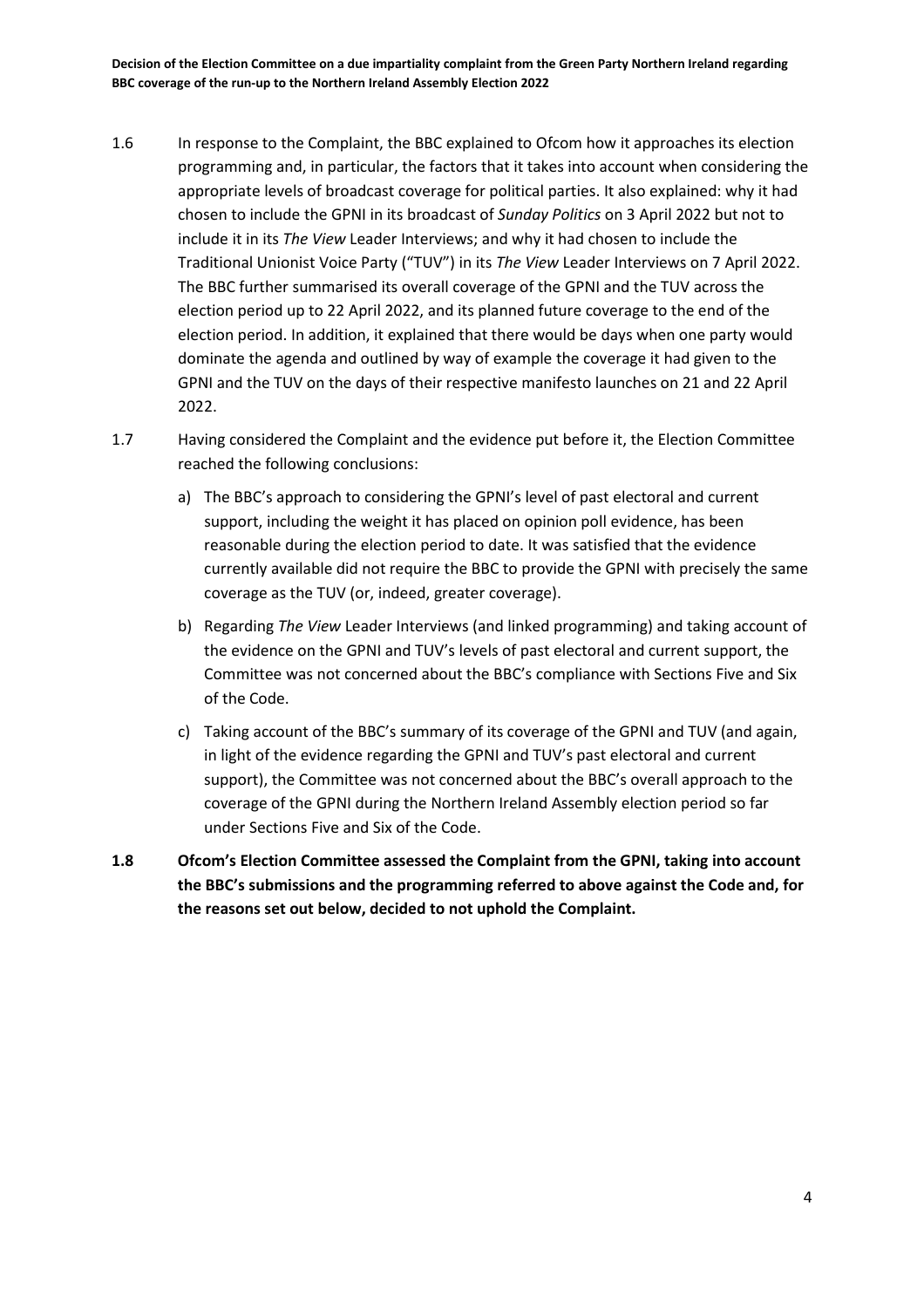# <span id="page-4-0"></span>2. Background

- 2.1 This section provides some context to the Complaint and then summarises the Complaint itself (as well as the various further submissions made by the GPNI and the BBC between 8 and 25 April 2022).
- 2.2 Ofcom received an initial complaint from the GPNI on 8 April 2022 regarding the BBC's coverage of the GPNI in the run-up to the Northern Ireland Assembly elections, but this had not completed the BBC complaints procedure first. Ofcom received the final Complaint (once the GPNI had received a final response from the BBC) on 22 April 2022. Ofcom decided that it would be appropriate for the Election Committee to consider the Complaint on an expedited basis given that it raised substantive issues which, if upheld, might require redress before the elections to the Northern Ireland Assembly on 5 May 2022. Both the GPNI and the BBC were therefore asked to provide their submissions and/or comments in relation to the Complaint at short notice and in accordance with tight deadlines. The Election Committee was grateful for the cooperation of the parties in responding to these short deadlines.

### **Electoral Context to the Complaint**

- 2.3 The GPNI has links with the Green Party in the Republic of Ireland and sister parties in other parts of the UK. It won its first Assembly seat in 2007. Its leader, Clare Bailey, has been an MLA for South Belfast since 2016.
- 2.4 The TUV is a unionist political party founded in 2007. Its leader, Jim Allister, is a former MEP (2004-2009[4](#page-4-1)) and has been an MLA for North Antrim since 2011.
- 2.5 As outlined in Ofcom's Electoral Digest for the May 2022 elections<sup>5</sup>:
	- a) In the Northern Ireland Assembly election in 2017, the GPNI obtained 2.3% of the popular vote and two seats; whereas the TUV obtained 2.6% of the popular vote and one seat. In the same elections in2016, the GPNI obtained 2.7% of the popular vote and two seats; whereas the TUV obtained 3.4% of the popular vote and one seat.
	- b) In the General Election 2019, the GNPI obtained 0.2% of the popular vote (and did not win any seats) and the TUV did not field any candidates. In the same elections in 2017, the GPNI obtained 0.9% of the popular vote and the TUV obtained 0.4% of the popular vote (neither securing any seats).
	- c) In the European Parliament elections in 2019, the GPNI obtained 2.2% of the popular vote (and did not win any seats); and the TUV obtained 10.8% of the popular vote (and did not win any seats). In the same elections in 2014, the GPNI obtained 3.9% of the

<span id="page-4-1"></span><sup>4</sup> Jim Allister was elected as an MEP for the DUP in 2004. In 2007 he left the party in order to form the TUV.

<span id="page-4-2"></span><sup>&</sup>lt;sup>5</sup> Th[e Electoral digest for May 2022 elections \(ofcom.org.uk\)](https://www.ofcom.org.uk/__data/assets/pdf_file/0024/232593/Electoral-digest-for-May-2022-elections.pdf) is available on Ofcom's website.<sup>6</sup> SMR refers to Social Market Research. This polling was delivered by the Institute of Irish Studies, University of Liverpool in association with the Irish News.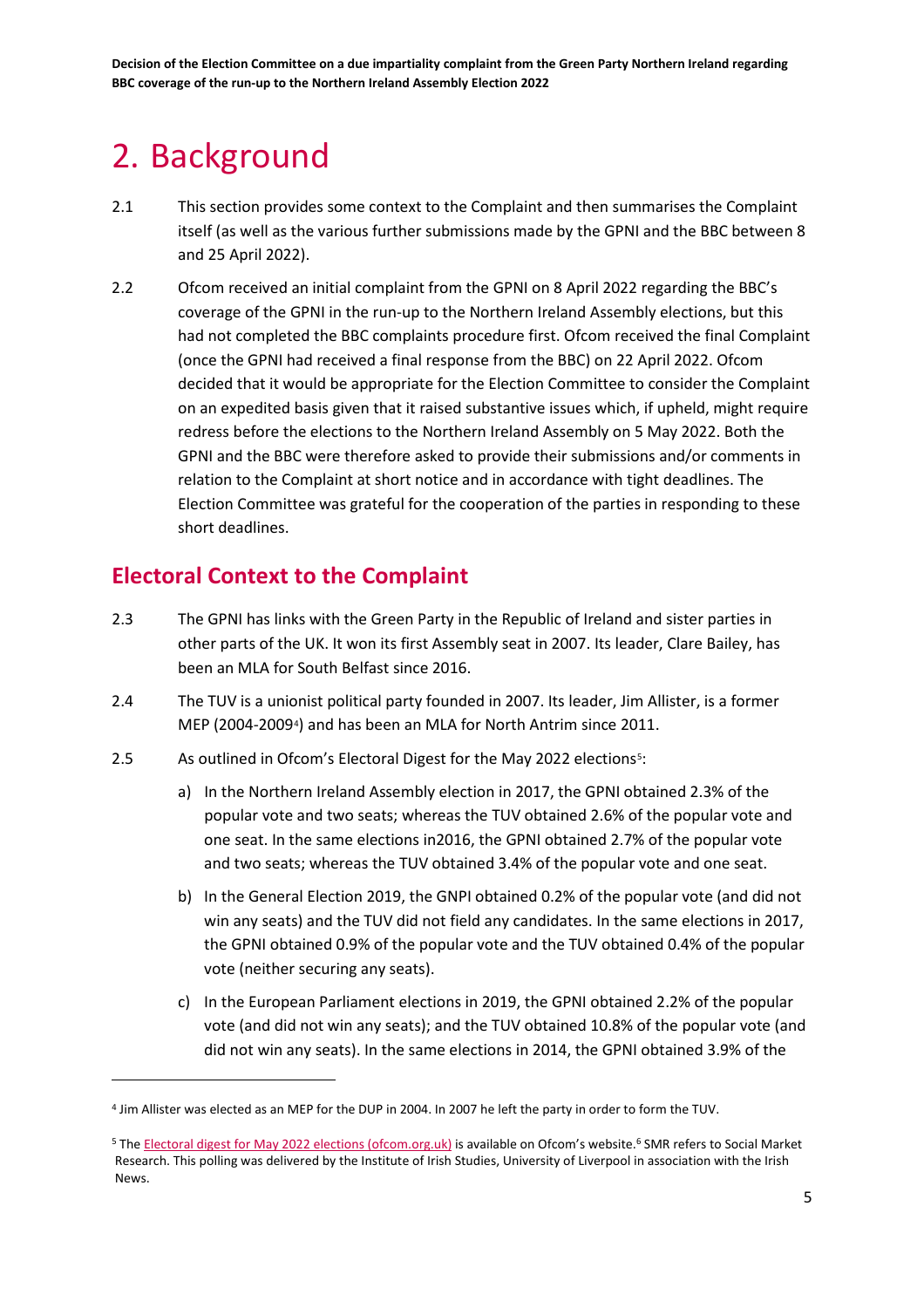popular vote (and did not win any seats); and the TUV obtained 12.1% of the popular vote (and did not win any seats).

- d) In the Northern Ireland Local elections 2019, the GPNI obtained 2.1% of the popular vote and eight council seats; whereas the TUV obtained 2.2% of the popular vote and six council seats. In the same elections in 2014, the GPNI obtained 0.9% of the popular vote and four council seats; whereas the TUV obtained 4.5% of the popular vote and 13 council seats.
- 2.6 With regards to the upcoming Northern Ireland Assembly election, nine opinion polls have been conducted between January 2021 and 4 April 2022 in Northern Ireland. The results of these polls are set out below in Figure 1 (the "Polling Data"):

|                                | <b>DUP</b> | <b>Sinn</b><br><b>Fein</b> | <b>SDLP</b> | <b>UUP</b> | <b>Alliance</b> | <b>TUV</b> | Green | <b>PBP</b> | <b>Others</b> |
|--------------------------------|------------|----------------------------|-------------|------------|-----------------|------------|-------|------------|---------------|
| <b>LucidTalk</b><br>(Jan 2021) | 19.0%      | 24.0%                      | 13.0%       | 12.0%      | 18.0%           | 10.0%      | 2.0%  | 1.0%       | 1.0%          |
| <b>LucidTalk</b><br>(May 2021) | 16.0%      | 25.0%                      | 12.0%       | 14.0%      | 16.0%           | 11.0%      | 2.0%  | 2.0%       | 2.0%          |
| <b>LucidTalk</b><br>(Aug 2021) | 13.0%      | 25.0%                      | 13.0%       | 16.0%      | 13.0%           | 14.0%      | 2.0%  | 2.0%       | 2.0%          |
| SMR <sup>6</sup><br>(Nov 2021) | 20.6%      | 23.5%                      | 11.4%       | 13.0%      | 17.3%           | 5.6%       | 3.9%  | 1.0%       | 3.1%          |
| <b>LucidTalk</b><br>(Nov 2021) | 18.0%      | 24.0%                      | 12.0%       | 14.0%      | 15.0%           | 11.0%      | 2.0%  | 2.0%       | 2.0%          |
| <b>LucidTalk</b><br>(Jan 2022) | 17.0%      | 25.0%                      | 11.0%       | 14.0%      | 14.0%           | 12.0%      | 3.0%  | 1.0%       | 3.0%          |
| <b>SMR</b><br>(Feb 2022)       | 19.4%      | 23.2%                      | 9.9%        | 14.0%      | 15.6%           | 6.4%       | 6.3%  | 2.3%       | 2.9%          |
| <b>LucidTalk</b><br>(Mar 2022) | 19.0%      | 26.0%                      | 11.0%       | 13.0%      | 16.0%           | 9.0%       | 2.0%  | 2.0%       | 2.0%          |
| <b>SMR</b><br>(Mar 2022)       | 20.2%      | 27.0%                      | 10.3%       | 13.5%      | 14.6%           | 5.4%       | 4.3%  | 2.1%       | 2.5%          |

**Figure 1: Voting preference in Northern Ireland Assembly elections**

## **The Complaint**

- 2.7 In an email dated 22 April 2022, the GPNI notified Ofcom that the BBC had decided not to uphold its complaint regarding its coverage during the Northern Ireland Assembly elections 2022, and that it wished to appeal that decision. The GPNI also attached a copy of its original complaint to the BBC, dated 5 April 2022; and the decision of the BBC's Executive Complaints Unit ("the ECU"), dated 21 April 2022.
- 2.8 The GPNI's initial complaint to the BBC argued that the GPNI was receiving less prominent coverage than the TUV; and that, on the basis of past electoral and current support, the

<span id="page-5-0"></span><sup>6</sup> SMR refers to Social Market Research. This polling was delivered by the Institute of Irish Studies, University of Liverpool in association with the Irish News.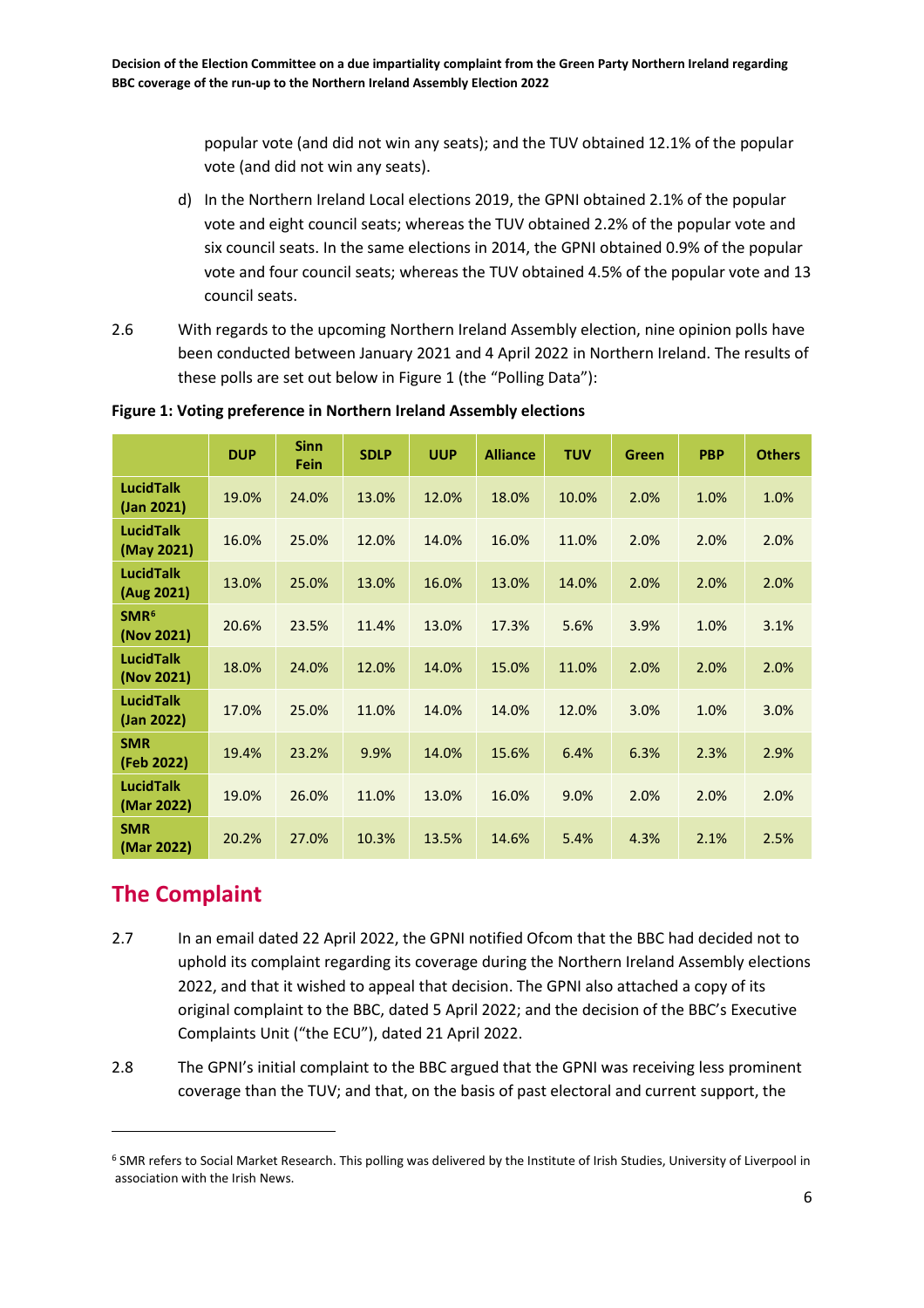GPNI should receive coverage that is equal to, if not greater than, the coverage given to the TUV. In support of this, the GPNI made the following additional points:

- a) prior to the dissolution of the Northern Ireland Assembly for the current election, the GPNI was the sixth largest party in the Assembly, with double the number of seats of the TUV;
- b) the GPNI won more local government seats than the TUV in the 2019 Northern Ireland local elections;
- c) Northern Ireland has limited opinion polling data and only one polling company (LucidTalk) had recorded an increase in TUV support compared to previous elections, while the other main set of opinion polls conducted in Northern Ireland (by the University of Liverpool/Social Market Research) did not find a comparable increase;
- d) recent opinion polling (conducted between 11 and 26 March 2022) found only a difference of 1.1 percentage points in support for the TUV compared to the GPNI, with a 3.1 point margin of error; and
- e) according to Ofcom's guidance, opinion polling data is not a sound basis upon which to offer the TUV more coverage than the GPNI and should not take precedence over past electoral performance.
- 2.9 However, as set out in the ECU decision of 21 April 2022, the BBC did not uphold the complaint because it considered that the evidence of past electoral and current support meant that the GPNI were not entitled to precisely equal coverage to the TUV in the election campaign, and that, in any event, the coverage given to both the parties was broadly equivalent.
- 2.10 As well as informing Ofcom that it wished to appeal the BBC's decision, the GPNI also argued the following:

"*Our position in relation to the ECU's letter is that the Green Party NI's interview on Sunday Politics is not equivalent coverage to the TUV's Leader Interview on The View. The View is a flagship programme, with a bigger audience, and the TUV was allocated more time on The View than the Green Party NI received on the Sunday Politics. In addition, the TUV's interview was part of a series of interviews branded as 'Leader Interviews', which gave the impression that they are a larger party than the Green Party NI, as the Green Party NI was excluded from this series. Our position is that as a larger party than the TUV, we should be at least entitled to equivalent coverage in the election campaign*".

## **Response from the BBC**

- 2.11 The BBC was provided with a copy of the Complaint and asked to provide further representations, which it did on 25 April 2022.
- 2.12 The BBC noted in its representations that in addition to Ofcom's Code and Guidance, the BBC also publishes its own Election Guidelines to assist programme makers on how to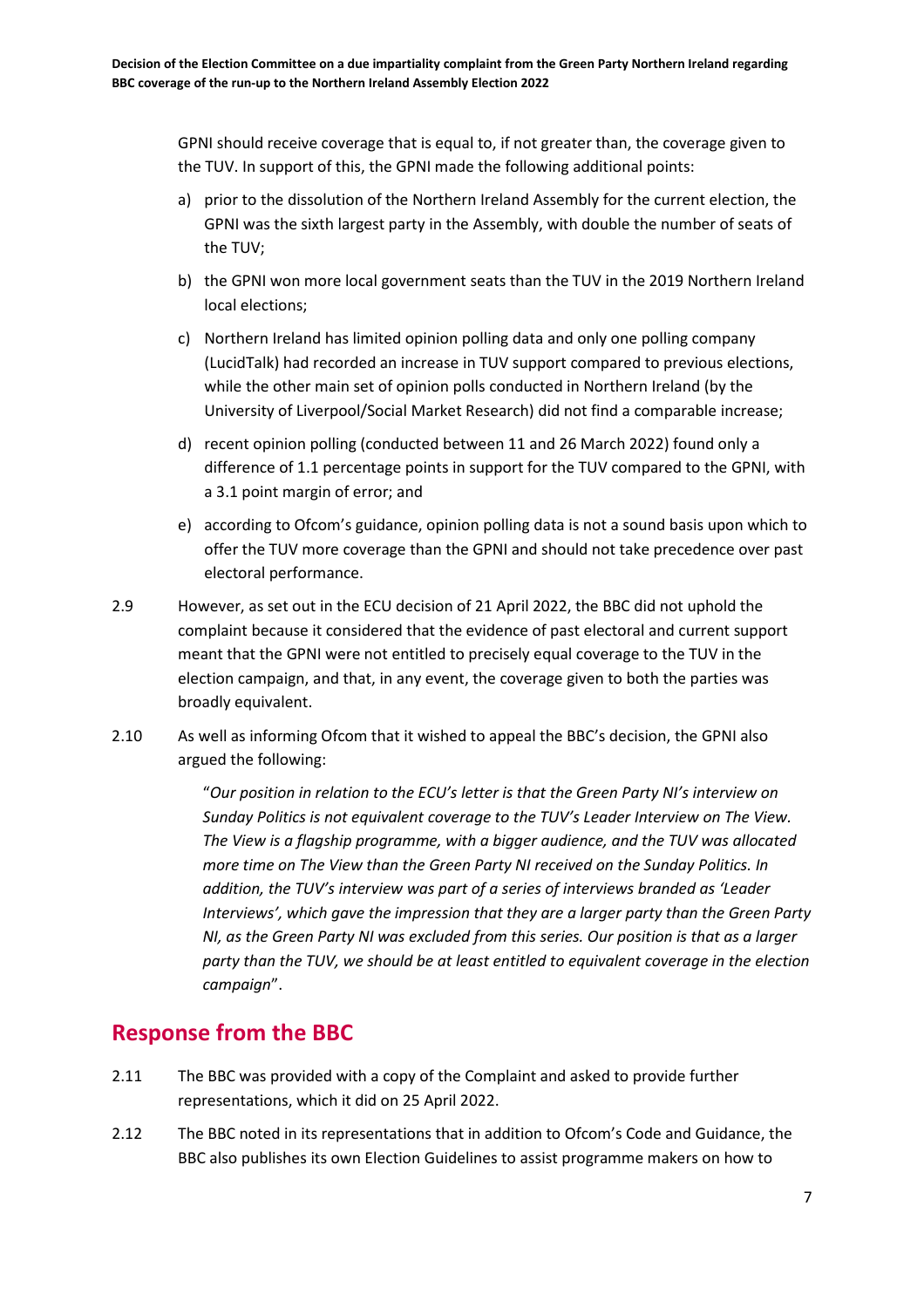approach election coverage of parties in Northern Ireland with regard to Ofcom's digest of electoral support as published on 17 February 2022. At the time of publication of its guidelines, the BBC considered that the GPNI, the TUV and People Before Profit ("PBP") should be considered smaller parties in Northern Ireland given results for the Northern Ireland Assembly in 2016 and 2017 and the electoral support in subsequent elections.

- 2.13 The BBC responded to the GPNI's complaint to Ofcom by explaining that, based on past electoral support alone, it had taken the view that there was little to differentiate between the GPNI and the TUV. In reaching this view, it noted that while the number of elected candidates is a consideration, it is not the only determinative factor and must be considered alongside the overall percentage of the vote. In this regard, the BBC noted that, whilst the GPNI had gained more seats and councillors in the Northern Ireland Assembly elections in 2016 and 2017, and in the Northern Ireland local elections in 2019, it had obtained a similar (or slightly lower) share of the popular vote to the TUV. The TUV also obtained a higher share of the popular vote in the European Parliament elections in 2019 (see in particular, paragraph 2.5 above).
- 2.14 The BBC however noted that it had continued to make editorial judgments in the run-up to the election period to take account of evidence of current support and, in particular, opinion polling evidence. Specifically, whilst it recognised that opinion polling should carry less weight than actual votes, it submitted that it is reasonable for broadcasters to give a trend in opinion polls appropriate weight when making judgments about editorial coverage. It explained that, taking account of nine opinion polls in Northern Ireland between January 2021 and 4 April 2022, its view was that the TUV had demonstrated a level of current electoral support to warrant some further proportionate additional coverage. Specifically: the TUV had averaged over 9% in those polls which was substantially higher than the party's share of the vote in the 2017 elections to the Northern Ireland Assembly, whereas the GPNI was averaging just over 3% across the same nine polls. It concluded that any difference in coverage provided to the TUV and the GPNI had been proportionate and nuanced to ensure due impartiality, taking account of past electoral and current support.
- 2.15 The BBC also stated that, whilst the GPNI did not feature in *The View* Leader Interviews, it did appear on the *Sunday Politics* show. It explained that both these programme strands are BBC Northern Ireland's flagship political programmes, both broadcast on BBC 1 Northern Ireland with the same presenter and pool of specialist contributors and commentators. Both programmes, the broadcaster argued, have an established editorial reputation, whereby *Sunday Politics* routinely informs wider news coverage of political stories and developments, and their inter-relationship is shown in how the programmes refer to one another, highlighting upcoming topics or guests. In particular, the BBC pointed to:
	- a) an episode of *The View* on 31 March 2022 when the audience was directed by the presenter to the (then) upcoming interviews taking place on *Sunday Politics* concerning the GPNI and the People Before Profit party ("PBP"); and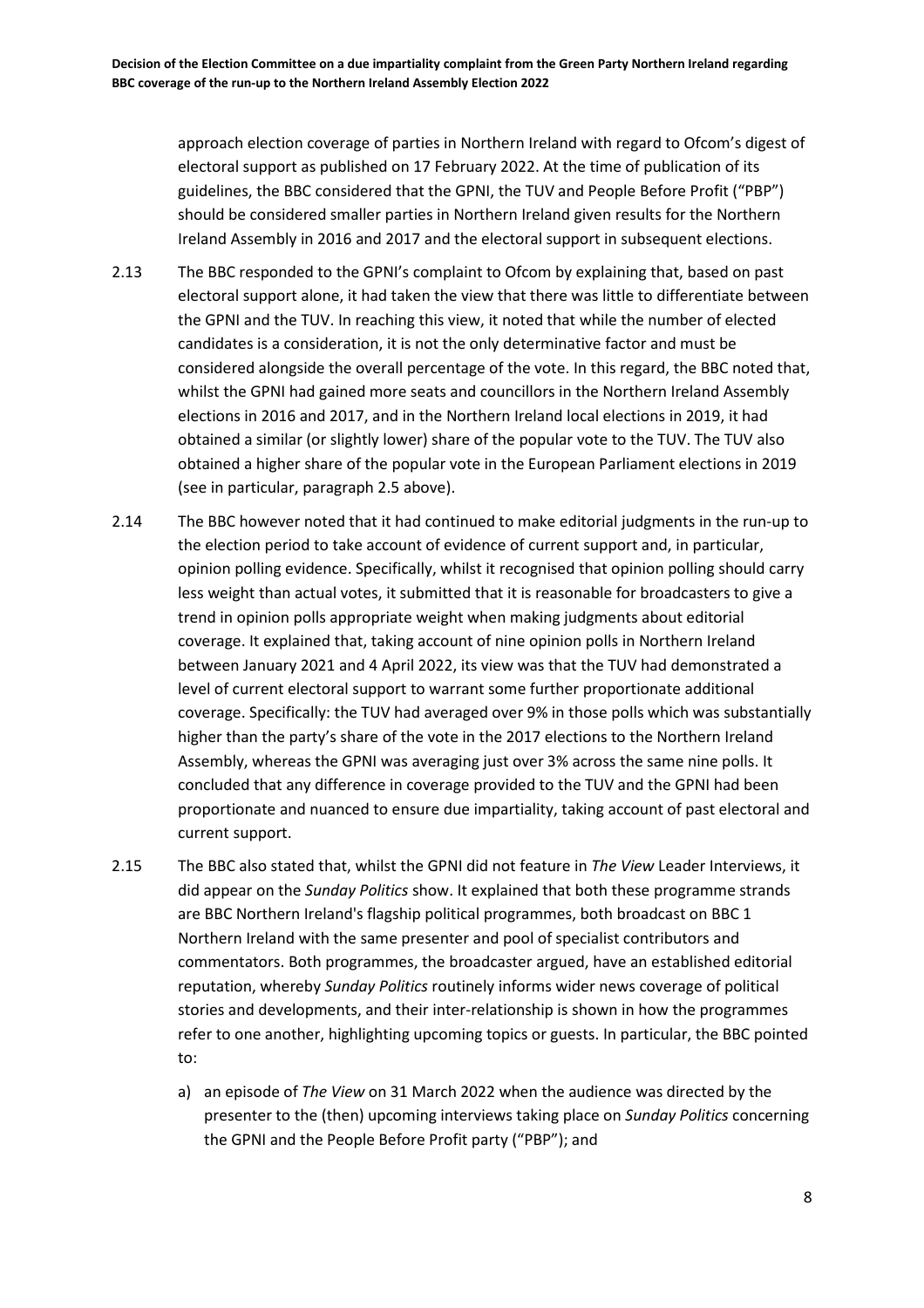- b) the episode of *Sunday Politics* on 3 April 2022 (featuring the GPNI leader) which linked to the (then) upcoming TUV interview on *The View* of 7 April 2022.
- 2.16 The BBC also explained that it planned to ensure that in the last two campaign editions of each programme (i.e. *The View* on 28 April 2022 and *Sunday Politics* on 1 May 2022), there would be specific trails to on-demand programming on BBC iPlayer, drawing attention to the relevant interviews carried out with all the political parties, including the GPNI, which remain accessible to the audience on that platform over the remainder of the election period.
- 2.17 Based on what it considered to be an increase in current support for the TUV, the BBC explained its editorial assessment that it was justified to invite the TUV onto *The View*, which has slightly higher audience figures than *Sunday Politics*. In this instance, *The View* on 7 April attracted 65,000 viewers, whereas *Sunday Politics* on 3 April 2022 attracted 48,000 viewers[7](#page-8-0)[8](#page-8-1). For this reason, the BBC submitted that its approach was proportionate and appropriate and in accordance with its obligations in respect of due impartiality. The BBC confirmed that it had no plans to include the GPNI in the upcoming episode of *The View* on 28 April 2022, and explained its editorial assessment that this would be disproportionate and unfair to other parties who had appeared only once on one of the flagship programmes during the election, and that the GPNI's electoral support did not warrant such an "undue advantage". The BBC explained its assessment that the interview on *Sunday Politics* gave the GPNI an appropriate opportunity to present its views and policies to the public while giving due weight to its electoral support.
- 2.18 The BBC outlined some of the main coverage given, or confirmed as due to be given, before 28 April 2022 to the GPNI during the election period as follows:
	- a) 3 April: *Sunday Politics*, BBC 1 NI, 10:02, interview with Clare Bailey (leader), repeated BBC 2, 4 April, 00:00;
	- b) 8 April: *Good Morning Ulster*, Radio Ulster, 07:44, interview with Clare Bailey;
	- c) 14 April: *Good Morning Ulster*, Radio Ulster, 07:40, health hustings (with Mal O'Hara of the GPNI and Stephen Cooper of the TUV);
	- d) 21 April: Coverage of GPNI manifesto launch in *Newsline*, BBC 1 NI, 18:30, plus reports in subsequent radio news bulletins;
	- e) 26 April: *Good Morning Ulster* featuring focus on Lagan Valley constituency (interview with Lorna Smyth of the TUV, Simon Lee of the GPNI and candidates from other parties), 07:30; and
	- f) 27 April: manifesto-based interview with a GPNI representative on *The Nolan Show*, Radio Ulster, 10:00.

<span id="page-8-0"></span><sup>7</sup> 41,000 and 7,000, respectively, for the initial broadcast on BBC NI and the subsequent repeat on BBC 2.

<span id="page-8-1"></span><sup>8</sup> All audience figures are based on BARB and consolidated 7 day viewing.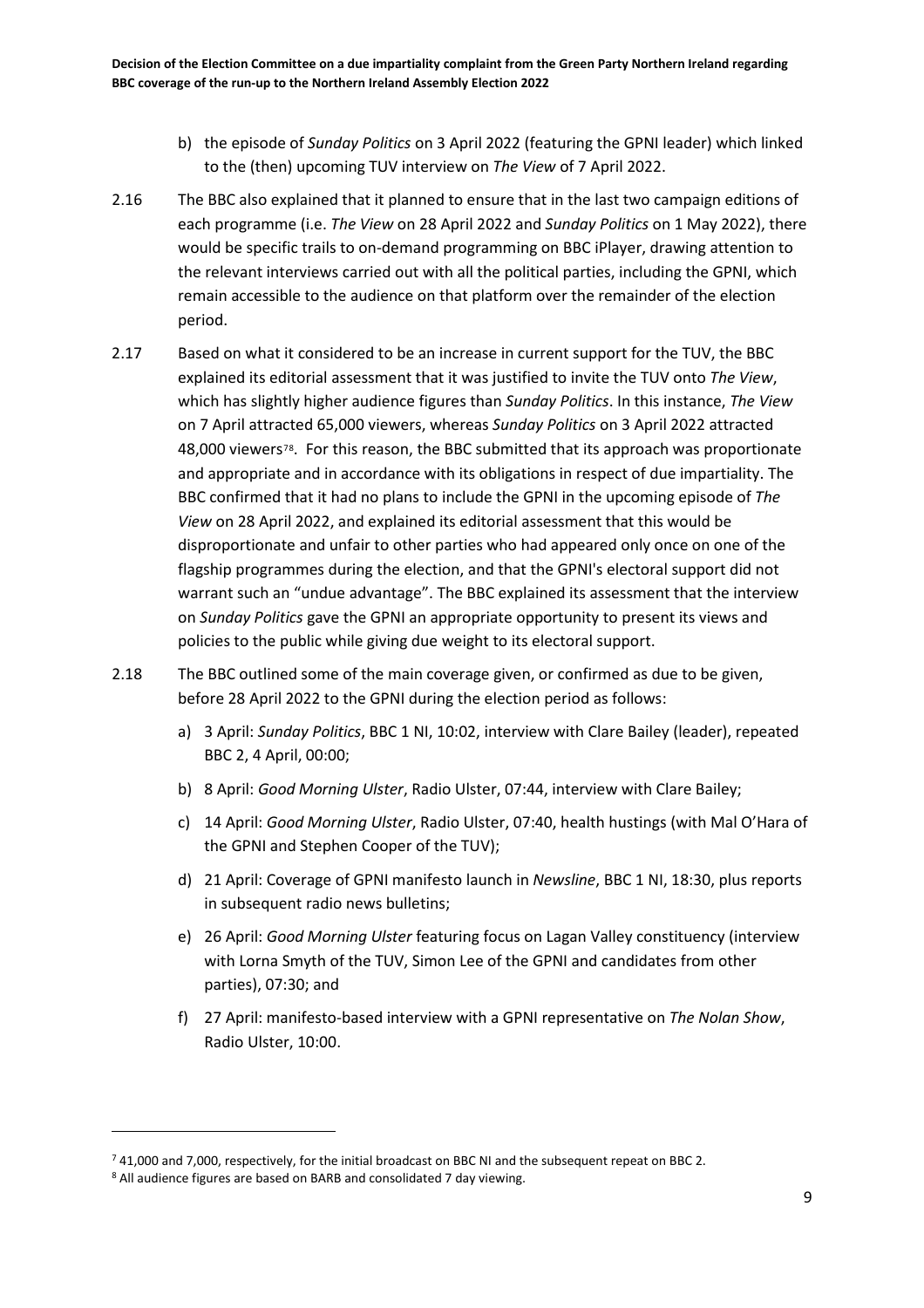- 2.19 It also outlined some of the main coverage given, or confirmed as due to be given, before 28 April 2022 to the TUV as follows:
	- a) 4 April: *Talkback*, Radio Ulster, 12:05, interview and phone-in with Jim Allister (leader);
	- b) 7 April: *The View*, BBC 1 NI, 23:07, interview with Jim Allister (second story after interview with the SDLP leader);
	- c) 14 April: *Good Morning Ulster*, Radio Ulster, 07:40, health hustings (with Mal O'Hara of the GPNI and Stephen Cooper of the TUV);
	- d) 22 April: Coverage of manifesto launch in *Newsline*, BBC 1 NI, 18:30 and in subsequent radio news bulletins; and
	- e) 26 April: *Good Morning Ulster* featuring focus on Lagan Valley constituency (interview with Lorna Smyth of the TUV, Simon Lee of the GPNI and candidates from other parties), 07:30.
- 2.20 The BBC argued that this scheduling demonstrated the very similar level of coverage that both parties had received so far during the election period. It also drew attention to the high level of coverage that both the GPNI and the TUV would have received on the dates of their manifesto launches, on 21 and 22 April 2022 respectively.
- 2.21 The BBC explained that it takes into account the whole election campaign when making judgments about the appropriate level of coverage for each party. The broadcaster therefore outlined its planned coverage of the GPNI and TUV for the remainder of the election period. In particular, it identified programmes where the parties had agreed or been invited to attend. For the GPNI, it referred to the following planned programming after 28 April 2022[9:](#page-9-0)
	- a) 29 April: *Talkback*, Radio Ulster, 12:00, interview with Clare Bailey followed by phonein;
	- b) 29 April: *Newsline*, BBC 1 NI, 18:30, clip in package profiling the smaller parties (also featuring the TUV, PBP and Aontú);
	- c) 3 May: *Good Morning Ulster* featuring focus on Newry and Armagh constituency (the BBC reported that the GPNI candidate invitation to appear was declined);
	- d) 3 May: *Newsline*, BBC 1 NI, 22:25, live response to the BBC's NI Leaders' Debate (alongside the TUV with clips from the PBP and a statement from Aontú); and
	- e) 4 May: *Good Morning Ulster,* live response to the BBC's NI Leader's Debate alongside the TUV (time tbc)<sup>[10](#page-9-1)</sup>.

<span id="page-9-0"></span><sup>&</sup>lt;sup>9</sup> Items from 29 April 2022 onwards were marked as "provisional".

<span id="page-9-1"></span><sup>&</sup>lt;sup>10</sup> The BBC noted that the GPNI had not complained about its exclusion from the main Northern Ireland Assembly leaders' debate which is scheduled to take place at 21:00 on 3 May 2022, although it did note that the GPNI had included comments on this in a press release on this subject. The BBC confirmed, for the avoidance of doubt, that it considered that the GPNI's evidence of electoral support did not justify an invitation as a principal participant to the debate with the main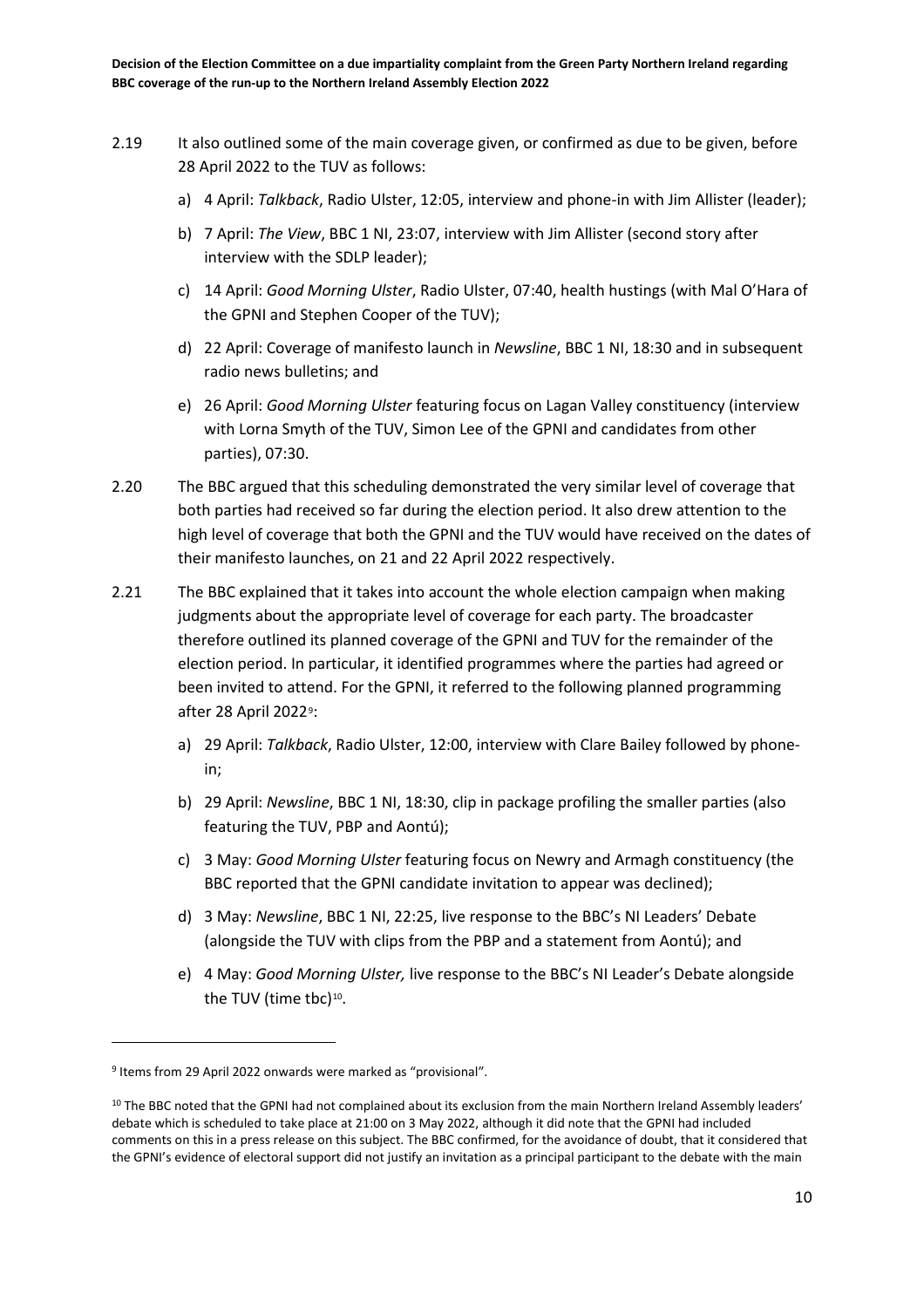- 2.22 For the TUV, it outlined the following planned programming after 28 April 2022[11](#page-10-0):
	- a) 29 April: *Good Morning Ulster*, Radio Ulster, package by presenter with Jim Allister (leader) campaigning (circa 07:35), interview with Jim Allister (after 08:00);
	- b) 3 May: *Good Morning Ulster*, featuring focus on Newry and Armagh constituency –TUV candidate (confirmed) appearing 07:30;
	- c) 3 May: *Newsline*, BBC 1 NI, 22:25, live response to the BBC's NI Leaders' Debate (alongside the GPNI, with clips from the PBP and statement from Aontú); and
	- d) 4 May: *Good Morning Ulster*, live response to the BBC's NI Leader's Debate alongside the GPNI (time tbc).
- 2.23 The BBC argued that this planned scheduling demonstrated that both parties would continue to receive a very similar level of coverage for the remainder of the election period.
- 2.24 The BBC also referred to the fact that it had awarded both the TUV and GPNI two Party Election Broadcasts ("PEBs"), but that this did not necessarily mean that equal levels of coverage were required or appropriate in relation to other programming during the election period. It suggested that ongoing coverage allows scope for finer distinctions than the more binary decision about the allocations of PEBs.

#### **Statutory Framework**

2.25 Under section 319 of the Communications Act 2003 (the "Act"), Ofcom has a duty to set such standards for the content of programmes to be included in television and radio services as appear to them best calculated to secure a range of statutory standards objectives. Ofcom has discharged this duty by producing, and from time to time revising, the Code. The standards objectives set out in the Act include special impartiality requirements relating to matters of major political and industrial controversy and major matters relating to current public policy. These may be satisfied through clearly linked and timely programmes. See the Annex for full details of the relevant statutory framework.

### **Applicable provisions of the Broadcasting Code**

2.26 The Committee considered the Complaint by reference to [Section Five](https://www.ofcom.org.uk/tv-radio-and-on-demand/broadcast-codes/broadcast-code/section-five-due-impartiality-accuracy) (Due impartiality [and due accuracy\)](https://www.ofcom.org.uk/tv-radio-and-on-demand/broadcast-codes/broadcast-code/section-five-due-impartiality-accuracy) an[d Section Six \(Elections and referendums\)](https://www.ofcom.org.uk/tv-radio-and-on-demand/broadcast-codes/broadcast-code/section-six-elections-referendums) of the Code and accompanying Guidance Notes. See the Annex for full details of the relevant Code provisions.

five parties (which were: the DUP, Sinn Féin, the SDLP, the UUP and the Alliance), but that the GPNI, the TUV and PBP were being provided with "fair and impartial broadcast opportunities", reflective of their electoral support, in timely linked programming.

<span id="page-10-0"></span><sup>&</sup>lt;sup>11</sup> Items from 29 April 2022 onwards were marked as "provisional".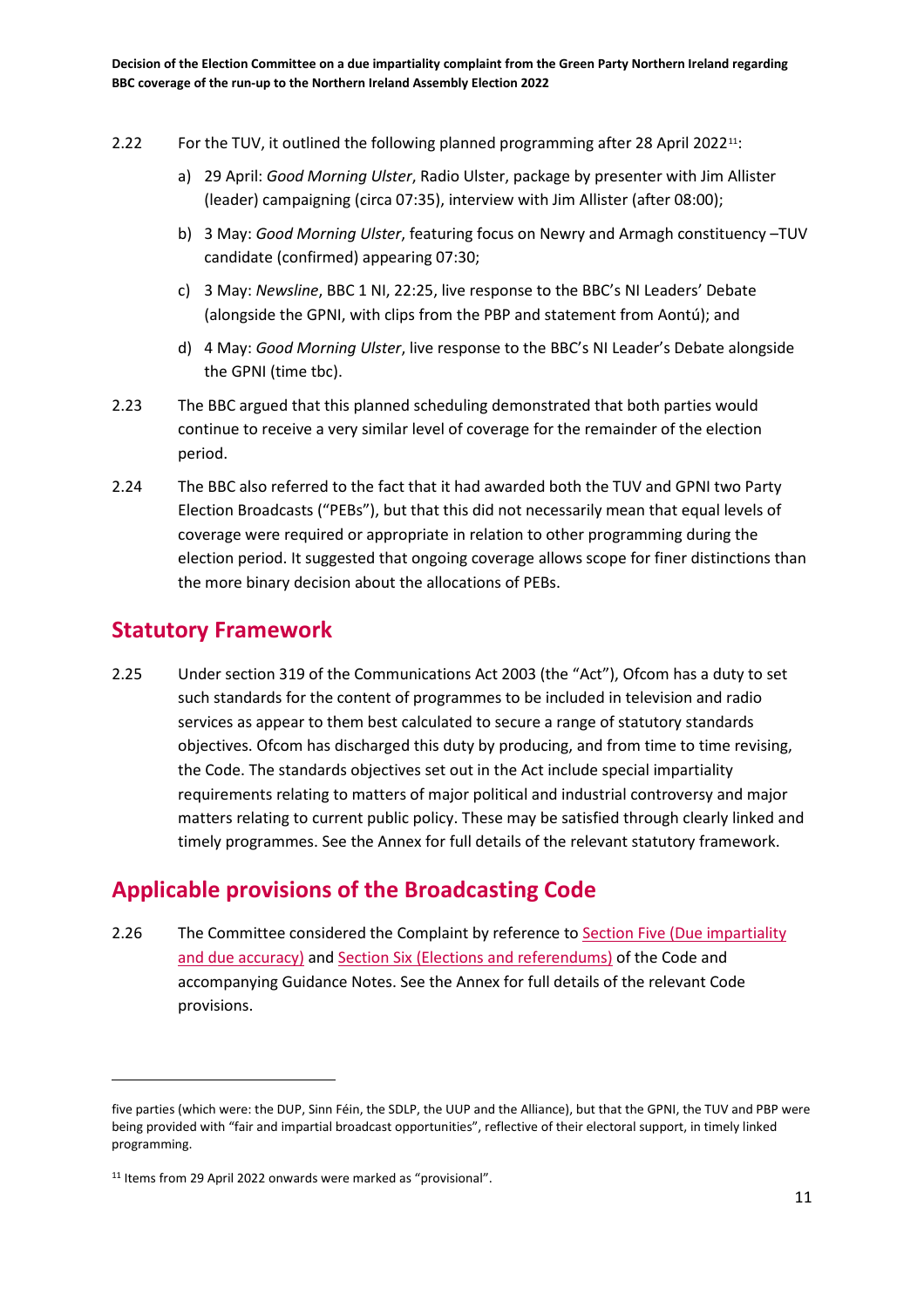# <span id="page-11-0"></span>3. The Committee's Decision

- 3.1 The Committee considered whether due impartiality had been preserved (and an appropriately wide range of views included and given due weight) in the BBC's coverage of the 2022 Northern Ireland Assembly election to date, and whether the BBC had provided due weight to coverage of the GPNI in that same period.
- 3.2 In doing so, it took into account the Complaint, and the BBC's submissions (including its summary of the coverage provided to the GPNI and the TUV during the election period to date, and its planned future coverage).

#### **GPNI and TUV past electoral and current support**

- 3.3 Before considering the programming to which the GPNI and the BBC had specifically referred it, the Committee considered the submissions made by both the BBC and GPNI regarding the GPNI and TUV's past electoral and current support. The Committee recognised that this would be an important contextual factor when determining whether due impartiality had been preserved in accordance with Section Five of the Code, and whether due weight had been provided to coverage of the GPNI in accordance with Section Six of the Code.
- <span id="page-11-1"></span>3.4 In particular, and as the Code itself states, "due" is an important qualification to the concept of impartiality. Impartiality itself means not favouring one side over another. "Due" means adequate or appropriate to the subject and nature of the programme. So "due impartiality" does not mean an equal division of time has to be given to every view, or that every argument and every facet of every argument has to be represented. The approach to due impartiality may vary according to the nature of the subject, the type of programme and channel and the likely expectation of the audience.
- 3.5 Consistent with this, paragraph 1.21 of Ofcom's Guidance Notes on Section Six of the Code recognises that the concept of giving "due weight" is flexible and that its application depends on the electoral context.
- 3.6 In addition:
	- a) in respect of the requirement to preserve due impartiality under Rule 5.11, paragraph 1.7 of Ofcom's Guidance Notes on Section Six of the Code provides that due impartiality during election campaigns does not mean that balance is required in any simple mathematical sense. In their coverage of elections, broadcasters – in fulfilling their obligations to preserve due impartiality – should take a consistent approach to the assessment of the level of coverage given to all the candidates. Broadcasters may have regard to any measurable and objective evidence of the likely level of electoral support for particular candidates, and the relevant political context, in deciding relative levels of coverage for different candidates in the same election; and
	- b) in respect of the requirement under Rule 6.2 to give due weight to coverage of the GPNI, the Rule itself provides that in determining the appropriate level of coverage to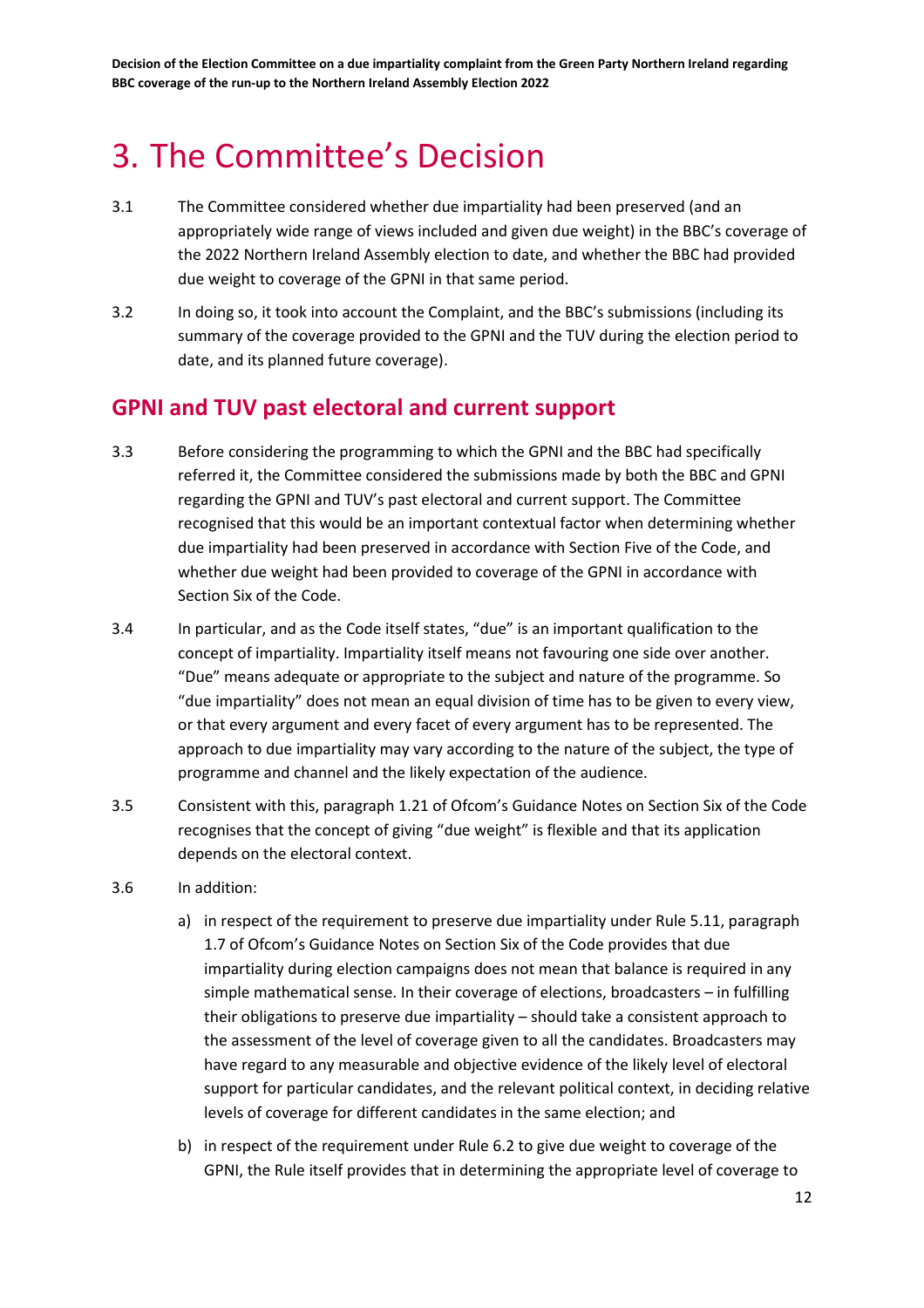be given to parties, broadcasters must take into account evidence of past electoral support and/or current support.

Paragraph 1.47 of Ofcom's Guidance Notes on Section Six of the Code states that greater weight should be placed on actual performance of a political party in elections than on the level of its current support. Ofcom's Guidance Notes on the Code seek to assist broadcasters in understanding how Ofcom will usually interpret and apply the concept of "current support". They make clear that evidence of significant current support should be interpreted in a "straightforward way", taking into account all factors (paragraph 1.43), and that broadcasters should put weight on evidence of current support that is objective and measurable (including opinion poll data, where it is available) (paragraph 1.47). The weight placed on opinion poll evidence of current support should be determined with reference to factors such as the number of polls taken; the degree to which the candidate is polling above the margin of error for a particular poll; the degree to which polling suggests a consistent level of support throughout the election period; and who conducted the poll[12](#page-12-0).

- 3.7 The Committee considered the evidence of past electoral support for the GPNI and TUV that was available to it, and the BBC's approach to assessing that evidence[13](#page-12-1). In particular, it considered the results of the Northern Ireland Assembly elections in 2017 and 2016 ; the General Elections in 2019 and 2017; the European parliament elections in 2019 and 2014; and the Northern Ireland local elections in 2019 and 2014, as set out at paragraph 2.5. The Committee also took into account evidence of current support as set out in the Polling Data at Figure 1 above.
- 3.8 The Committee emphasised that its intention is always to undertake a balanced assessment having regard to the totality of the relevant evidence, and agreed that all of the evidence set out above was relevant when determining the appropriate coverage to provide to the GPNI in the run-up to the 2022 Northern Ireland Assembly elections (including by way of comparison with the level of coverage provided to the TUV).
- 3.9 On the issue of past electoral support, the Committee was in broad agreement with the approach taken by the BBC. It considered that the overall percentage of the popular vote in previous elections was a relevant factor alongside the number of seats actually obtained. Taking account of both the numbers of elected candidates and overall percentage of the popular vote received, the Committee considered that the evidence suggested broadly equivalent past electoral support for the GPNI and TUV. Whilst the GPNI had secured more seats in the Northern Ireland Assembly elections in 2017 and 2016, and in the Northern Ireland Local elections in 2019, the Committee recognised that the TUV had secured a similar (and, in some cases, higher) share of the popular vote. It also noted that the TUV had secured a materially higher share of the overall vote in the European elections in 2019.

<span id="page-12-0"></span><sup>&</sup>lt;sup>12</sup> For instance, a poll conducted by a member of the British Polling Council might carry more weight.

<span id="page-12-1"></span><sup>&</sup>lt;sup>13</sup> Neither the GPNI or the BBC referred to past electoral performance in the General Election 2019, where the GNPI achieved 0.2% (no seats) (the TUV did not field any candidates); and the General Election 2017, where the GPNI achieved 0.9% and the TUV 0.4% (neither securing any seats).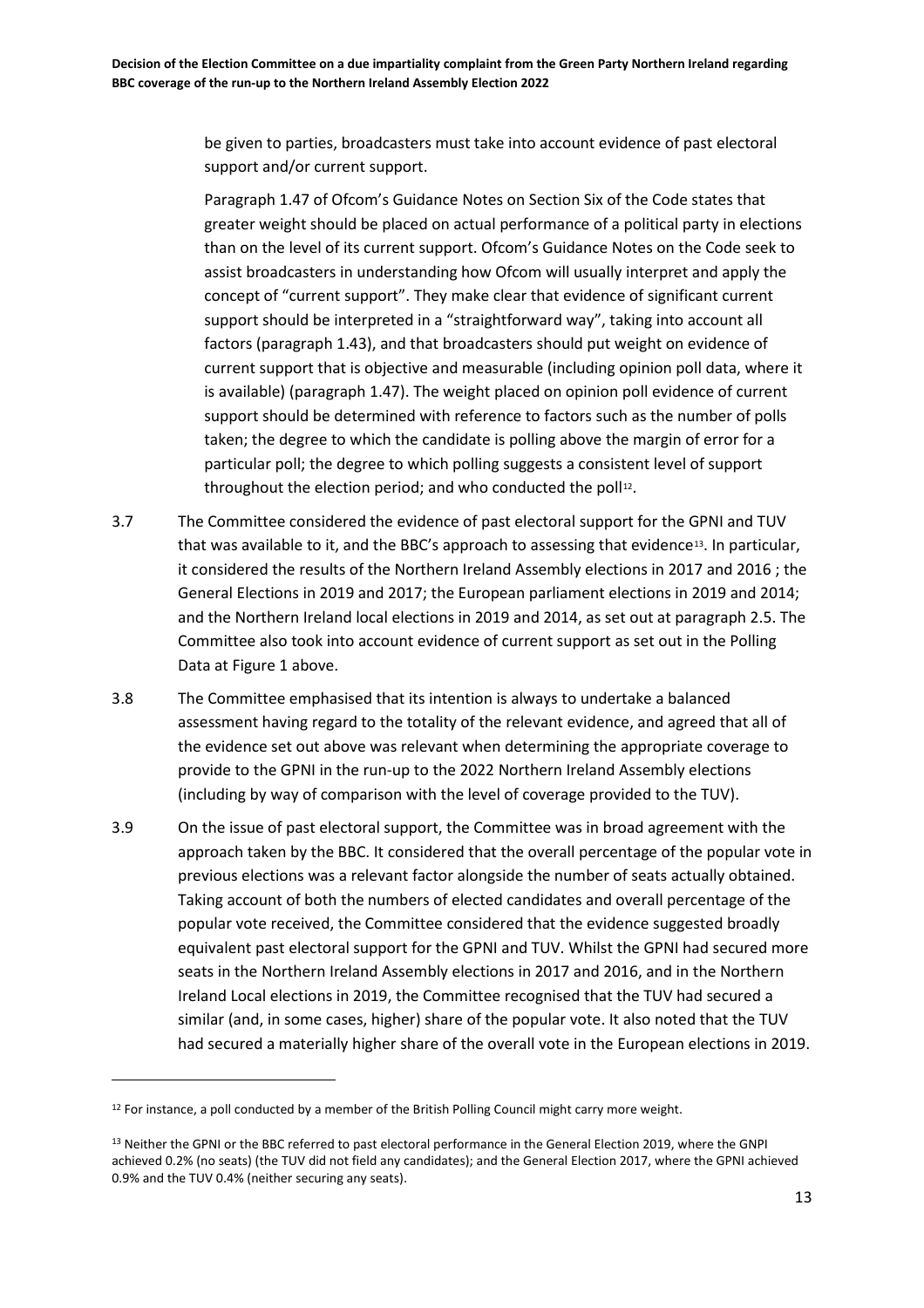- 3.10 The Committee took into account Ofcom's Guidance that greater weight should be placed on the actual performance of a political party in elections than on the level of its current support. This reflects the fact that electoral performance is a measure of how voters have actually exercised their democratic choice whilst there is greater uncertainty associated with support in opinion polls, which may not translate into actual votes or seats at an election. This does not however mean that evidence of current support should carry no weight at all. Whilst less weight should be placed on levels of current support as opposed to actual performance, the Committee was satisfied that some weight should be put on such evidence where this is objective and measurable, such as opinion poll data.
- 3.11 Considering the Polling Data specifically (in relation to the polls conducted between January 2021 and 4 April 2022), the Committee recognised that – whilst the six polls conducted by LucidTalk suggested that current support for the TUV was materially higher than for the GPNI – the three polls conducted by Social Market Research suggested that current support for the GPNI was similar (albeit lower) to that of the TUV. It also recognised that the most recent poll published on 4 April 2022 indicated that the TUV only benefitted from a 1.1% difference in support compared to the GPNI.
- 3.12 In this context, the Committee cautioned against reliance on a single poll and considered it reasonable for the BBC to have used an average across all relevant polls in order to obtain a more holistic view of the GPNI's and TUV's level of current support.
- 3.13 Taking account of the Polling Data, the GPNI's average support in polling at the time of publication was 3.1%, whereas the TUV's was 9.4%. The Committee recognised that the Polling Data indicated relatively higher levels of current support for the TUV than the GPNI, and that this was a sufficiently material difference that the BBC was entitled to take account of when making editorial decisions regarding the level of coverage afforded to those parties during the election period.
- **3.14 Taking into account all of the above, the Committee found that the BBC's approach to considering the evidence on the GPNI's level of past electoral and current support (including its approach to opinion poll evidence) had been reasonable during the election period to date. The Committee was also satisfied that that evidence did not require the BBC to provide the GPNI with precisely the same coverage as the TUV (or, indeed, greater coverage) and that it was within the BBC's editorial discretion to provide for some difference in coverage between the TUV and GPNI, provided that any differences were appropriate in light of the evidence on past electoral and current support.**

#### *The View* **Leader Interviews**

3.15 In its complaint, the GPNI specifically referenced *The View* Leader Interviews in support of its view that the BBC had failed to give appropriate coverage to it (taking account of the GPNI and TUV's relative levels of past electoral and current support). The Committee therefore specifically considered the BBC's approach to *The View* Leader Interviews and whether it gave rise to any due impartiality concerns under Sections Five and Six of the Code.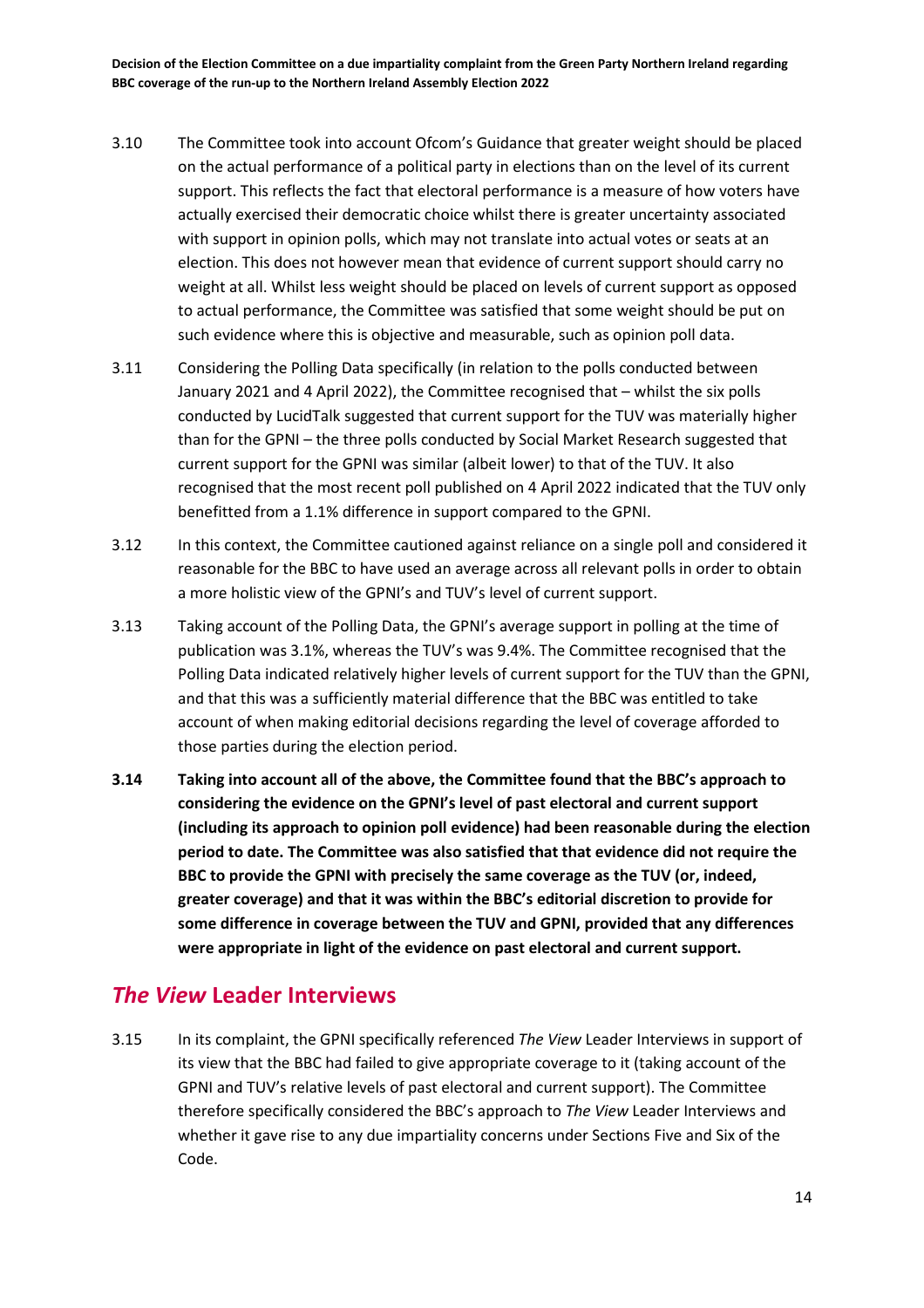- 3.16 *The View* is a BBC Northern Ireland programme, focussing on political debate and analysis. It is broadcast on BBC 1 Northern Ireland on Thursday nights after the main late night BBC network and local news at around 10.40pm and is presented by Mark Carruthers. Between 24 March 2022 and 28 April 2022, *The View* had, or is due to, broadcast a series of interviews with political party leaders, referred to as "the Leader Interviews", in the run up to the Northern Ireland Assembly election on 5 May 2022.
- 3.17 The Leader Interviews included:
	- 24 March: Interview with Naomi Long (Alliance leader);
	- 31 March: Interview with Doug Beattie (UUP leader);
	- 7 April: Interviews with Colum Eastwood (SDLP leader) and Jim Allister (TUV leader); and
	- 14 April: Interview with Mary Lou McDonald (Sinn Féin leader).

A programme to be broadcast on 28 April will include an interview with Jeffrey Donaldson (DUP leader).

- 3.18 The Committee considered that *The View* Leader Interviews was properly to be regarded as a programme relating to matters of "major political and industrial controversy" and "major matters relating to current public policy", because it concerned coverage of the Northern Ireland Assembly election<sup>14</sup>.
- 3.19 Ofcom underlines there is no obligation on broadcasters to transmit leaders' or candidates' interviews. The format of any election programming is a matter of editorial freedom for the individual broadcasters and, as appropriate, the relevant political parties, as long as the programming complies with Ofcom's rules on due impartiality and due weight is given to the coverage of parties during the election period.
- 3.20 As noted at paragrap[h 3.4](#page-11-1) above, the Code states that "due" is an important qualification to the concept of impartiality. "Due impartiality" does not mean an equal division of time has to be given to every view, or that every argument and every facet of every argument has to be represented. The approach to due impartiality may vary according to the nature of the subject, the type of programme and channel and the likely expectation of the audience. Context is important.
- 3.21 In particular, the Committee noted that it is an editorial matter for a broadcaster as to how it maintains due impartiality. As explained at paragraph 1.33 of Ofcom's Guidance Notes on Section Five of the Code, whether or not due impartiality has been preserved will depend on a range of factors such as, for example: the nature of the programme; the programme's presentation of its argument; the transparency of its agenda; the audience it is aimed at; and the audience's expectations.
- 3.22 The Committee considered whether the BBC's decision not to include the GPNI in *The View* Leader Interviews, when the TUV had been included, was, by itself, indicative of a failure by the BBC to preserve due impartiality or to not include (and give due weight to) an

<span id="page-14-0"></span><sup>&</sup>lt;sup>14</sup> Rule 6.1 of the Code states that the rules in Section Five apply to the coverage of elections.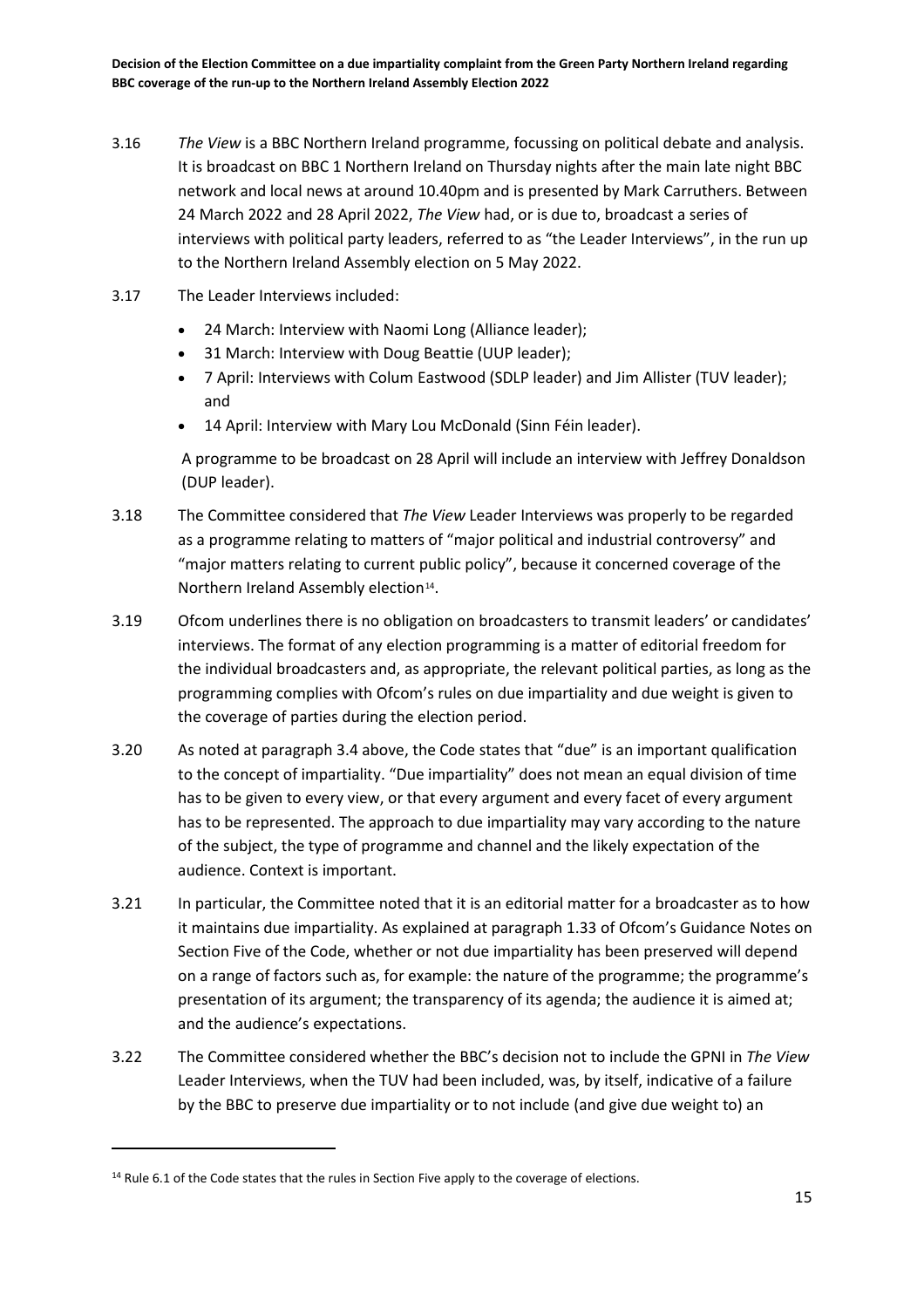appropriately wide range of significant views in the programme as broadcast. In the Committee's view, the BBC was justified in its decision to not include the GPNI in *The View* Leader Interviews.

- 3.23 In this regard, the Committee noted paragraph 1.7 of Ofcom's Guidance Notes on Section Six of the Code, which provides that broadcasters may have regard to any measurable and objective evidence of the likely level of electoral support for particular candidates, and the relevant political context, in deciding relative levels of coverage for different candidates in the same election.
- 3.24 The Committee considered that the fact that the leader of the TUV was interviewed on *The View* Leader Interviews on 7 April 2022 did not, taking account of the evidence on past electoral and current support (referred to from paragraph 3.7 above), require that the leader of the GPNI should be interviewed in that particular series.
- 3.25 In particular, the Committee reiterated its view (at paragraph 3.14 above) that the evidence on past electoral and current support did not require the BBC to provide the GPNI with precisely the same coverage as the TUV (or, indeed, greater coverage) and that it was within the BBC's editorial discretion to provide for some difference in coverage as between the TUV and GPNI, provided that any differences were appropriate in light of the evidence on past electoral and current support.
- 3.26 The Committee also noted that it is for the broadcaster to determine how it complies with the special impartiality requirements in Section Five of the Code. The format of election programming is a matter of editorial freedom for the individual broadcasters and, as appropriate, the relevant political parties, as long as the programming complies with Ofcom's rules on due impartiality and due weight is given to the coverage of parties during the election period.
- 3.27 The Committee noted however that, in deciding to proceed with *The View* Leader Interviews without including an interview with the GPNI, the BBC had to ensure that the programme as broadcast (including linked programmes) complied with the requirements of the Code. Paragraph 1.17 of Ofcom's Guidance Notes on Section Five of the Code makes clear that there are a range of editorial techniques for maintaining due impartiality, and due impartiality can be achieved over clearly linked and timely programmes.
- 3.28 The Committee therefore went on to consider whether the inclusion of an interview with Clare Bailey, the leader of the GPNI, on *Sunday Politics* on 3 April 2022 was sufficient to ensure due impartiality is achieved.
- 3.29 *Sunday Politics* is a weekly political talk show broadcast on BBC 1 Northern Ireland at 10am on Sunday mornings (and repeated on BBC 2 Northern Ireland later the same day). It is presented by Mark Carruthers and includes discussion of the latest political news, including through interviews and debates with politicians and other guests.
- 3.30 The Committee recognised that there are some differences between *The View* and *Sunday Politics*. In particular, that: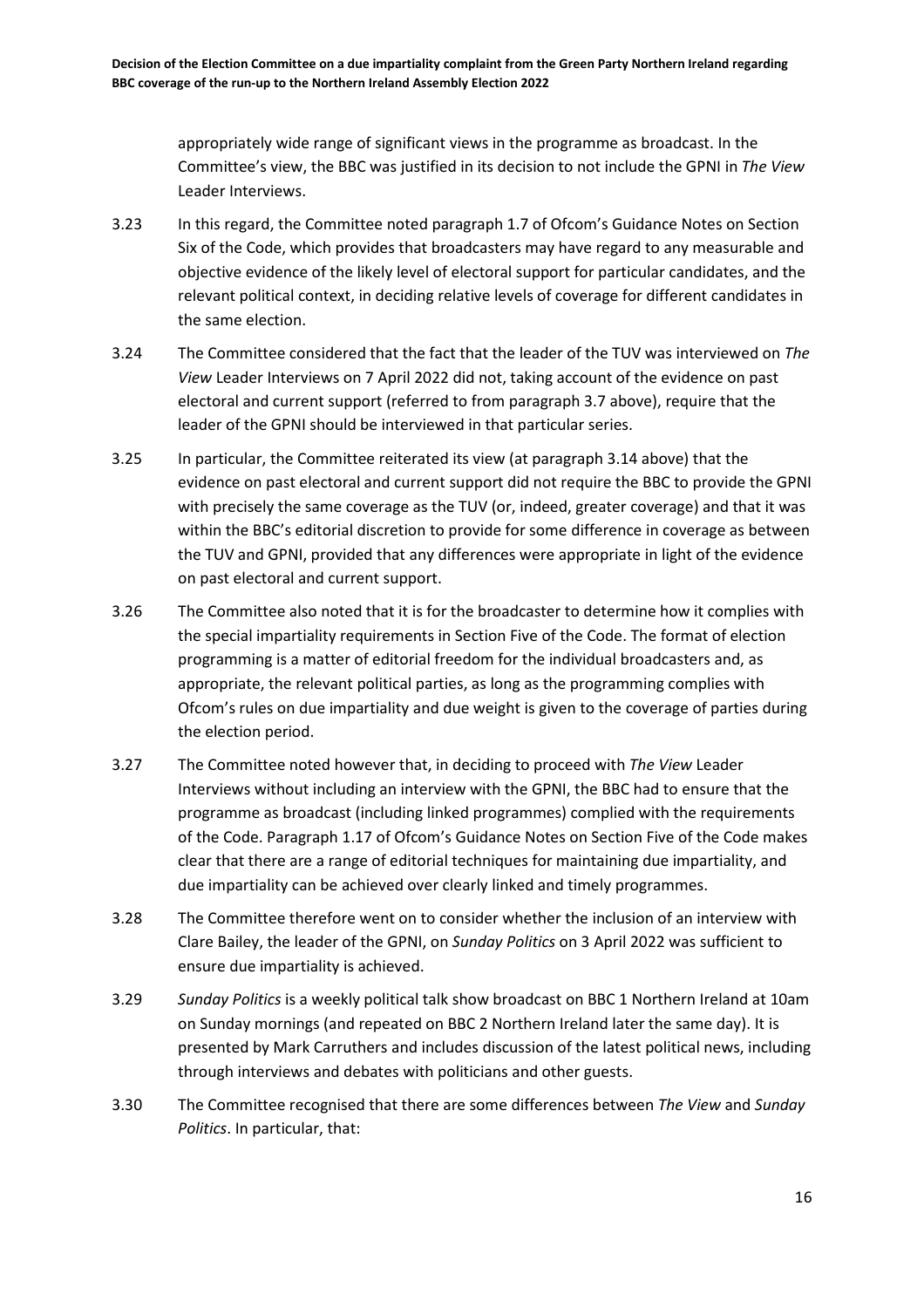- a) they are broadcast at different times (the first broadcast of *Sunday Politics* being on a Sunday morning, and *The View* Leader Interviews broadcasting relatively late on a Thursday evening);
- b) the figures provided by the BBC indicate that the audience for *Sunday Politics* is smaller than the audience for *The View* (see paragraph 2.17 above); and
- c) whilst *The View* is an ongoing political discussion programme in much the same way as *Sunday Politics*, the former had positioned its broadcast episodes during the election period as a series of interviews with political party leaders (including with the five largest parties contesting the Northern Ireland Assembly elections). This was evident from the studio backdrop to those programmes, which said 'Leaders' Interviews'. By comparison, there was no similar backdrop in *Sunday Politics.* Further, when referring *The View's* audience to the 3 April 2022 edition of *Sunday Politics* (featuring an interview with Clare Bailey of the GPNI), Mark Carruthers stated only that he would be talking to a 'representative' of the GPNI and did not draw explicit attention to the fact that he would be interviewing the GPNI's leader.
- 3.31 The Committee recognised that, as a result, coverage on *Sunday Politics* is not precisely the same as coverage on *The View* Leader Interviews, and that a party leader's appearance on the latter may, particularly for smaller parties, be seen as a 'boost' for them reputationally and politically.
- 3.32 However, the Committee also noted that both *The View* and *Sunday Politics* are weekly political programmes broadcast by the BBC's main Northern Ireland channel (BBC 1 Northern Ireland), with the same presenter, Mark Carruthers, and in the same studio. They are both styled as serious political programmes in which the presenter and guests debate topical political issues relevant to Northern Ireland. Further, *The View* Leader Interviews and 3 April 2022 edition of *Sunday Politics* featured in-depth interviews with party leaders, aimed at challenging them on their policies in advance of the upcoming elections. The Committee acknowledged the GPNI complaint that Clare Bailey had received less airtime in *Sunday Politics* than Jim Allister had received in his appearance on behalf of the TUV on *The View* Leader Interviews. However, the Committee considered that "due impartiality" in programming does not require that different views should be given an equal division of time. In any event, it noted that the time difference between the two appearances was minimal, with Clare Bailey being given just over eight minutes and Jim Allister being given approximately 11 minutes.
- 3.33 The Committee was of the view that, notwithstanding any differences between the programmes, they are targeting a similar audience and, on the facts of this case, have been clearly linked and timely programmes. This was evident from the clear links made between the programmes by the presenter<sup>[15](#page-16-0)</sup>.

<span id="page-16-0"></span><sup>15</sup> For example, (i) at the end of the 31 March 2022 edition of *The View*, Mark Carruthers specifically referenced the upcoming edition of *Sunday Politics* and the fact that he would be speaking to representatives of the GPNI (and People Before Profit party) in that programme, (ii) at the end of the 3 April 2022 edition of *Sunday Politics* (featuring an interview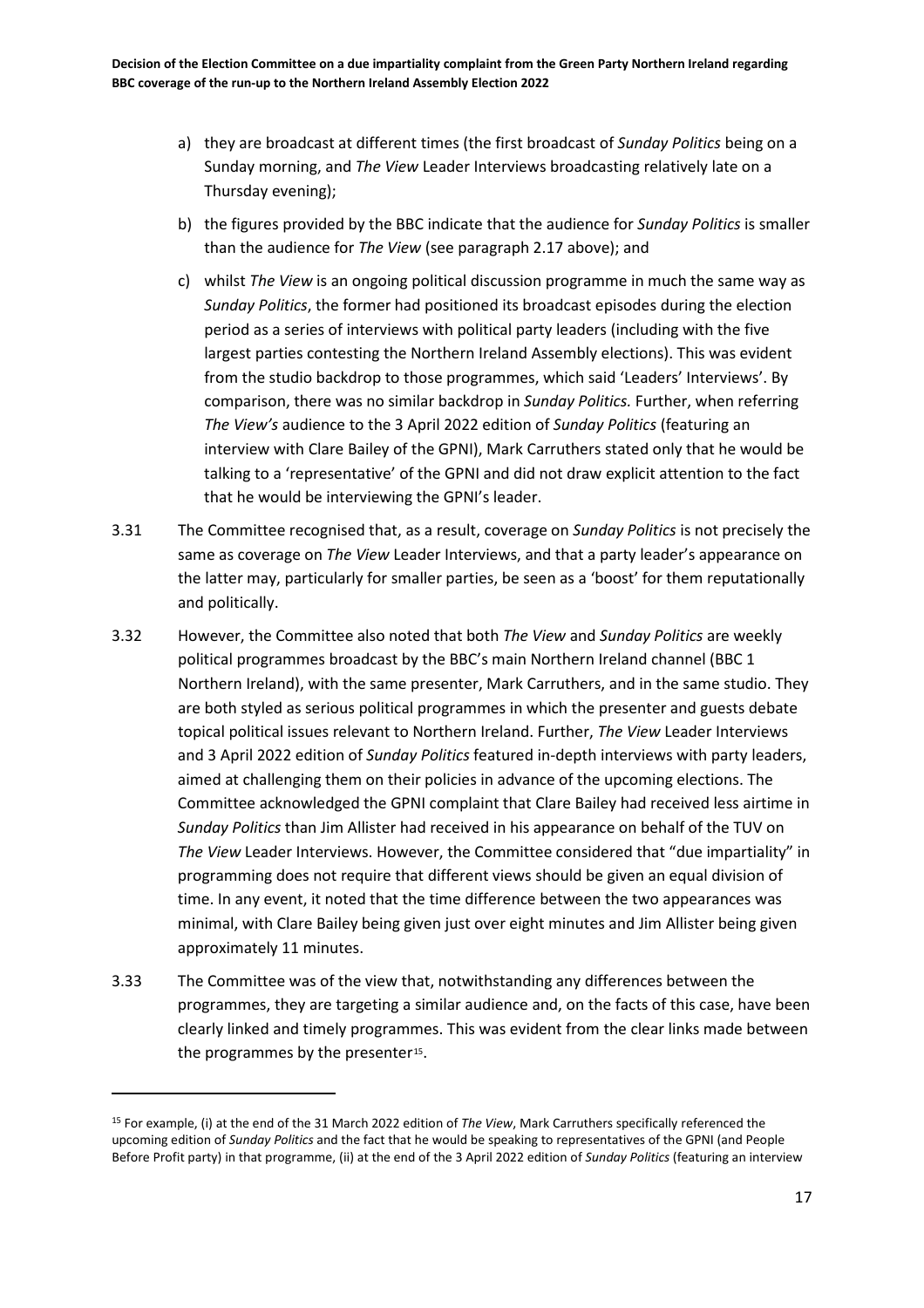- 3.34 In light of the above, the Committee was satisfied that due impartiality had been preserved in *The View* Leader Interviews and linked programming.
- 3.35 The Committee also did not consider that there was any evidence that the BBC had failed to include an appropriately wide range of significant views and perspectives in *The View* and linked programming. It noted that Clare Bailey as leader of the GPNI had been able to express her views during the interview on *Sunday Politics* and that the GPNI had not referred in its complaint to any particular issue on which it holds significant views and perspectives and which it considers should have been (but were not) included to ensure that the BBC was complying with its obligation to include an appropriately wide range of significant views and perspectives in its programming.
- **3.36 Taking all these factors into account, the BBC's approach to the format of** *The View* **Leader Interviews and linked programming did not raise any concerns for the Committee under Sections Five and Six of the Code.**

### **Overall BBC coverage during the election period**

- 3.37 Having considered *The View* Leader Interviews specifically, the Committee then considered whether, in light of the Complaint and the evidence before it, it had any concerns regarding the BBC's overall coverage of the GPNI during the election period and, in particular, whether the BBC might have failed to give due weight to it.
- 3.38 The Committee noted that, unlike the rules in Section Five of the Code (which apply to specific programmes or linked programmes), Rule 6.2 concerns the coverage of parties and candidates over an entire election period. It noted that election periods can last for a number of weeks (over five, in the case of the upcoming Northern Ireland Assembly elections) and it could not, given the need to expedite this complaint, view all of the BBC's coverage of the election from the last four weeks.
- 3.39 Whilst the Complaint specifically referred to *The View* Leader Interviews in support of the GPNI's view that the BBC had failed to comply with the Code, it did not identify any other specific BBC programming during the election period. The BBC was therefore asked to provide information on how it has ensured that due weight had been given to the GPNI in its election coverage.
- 3.40 In its submissions, the BBC summarised its main coverage of the GPNI (and TUV) up to 22 April 2022, as well as its planned future coverage of both parties up to the end of the election period. The GPNI did not dispute the accuracy of this summary<sup>[16](#page-17-0)</sup>.

with the leader of the GPNI), Mark Carruthers specifically referenced the upcoming edition of *The View*, and (iii) at the end of the 7 April 2022 edition of *The View* (featuring an interview with the leader of the TUV), Mark Carruthers specifically referenced the upcoming *Sunday Politics* show.

<span id="page-17-0"></span><sup>&</sup>lt;sup>16</sup> Ofcom wrote to the GPNI on 25 April 2022 enclosing a full copy of the BBC's scheduling information between 3 April and 4 May 2022 and seeking the GPNI's views in relation to the accuracy of this schedule before 10am the following day. To date no response has been received by the GPNI.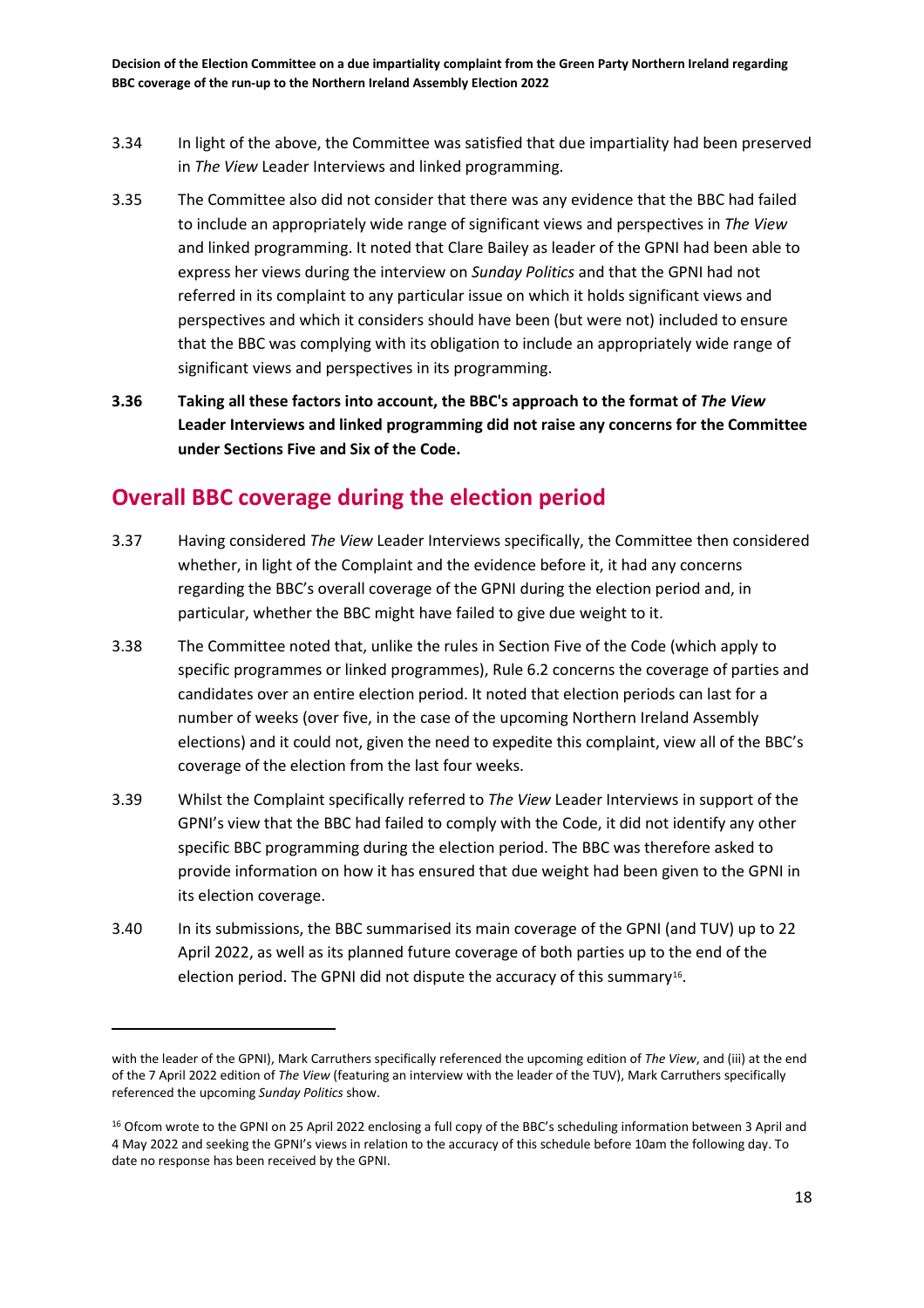- 3.41 The Committee considered that the BBC had included very similar coverage on its television and radio services for both the GPNI and the TUV during the election period. In addition to the GPNI's appearance on *Sunday Politics* on 3 April 2022 and the TUV's appearance on *The View* Leader Interviews on 7 April 2022, the Committee noted that the GPNI had appeared on *Good Morning Ulster*, Radio Ulster, on 8 April 2022, and again with the TUV on 14 April 2014, with a further joint appearance for both parties having taken place on 26 April 2022. It also noted that both the GPNI and the TUV manifesto launches had been covered in *Newsline*, BBC 1 NI, on 21 April 2022 and 22 April 2022 respectively, and that the GPNI's manifesto launch had featured on *The Nolan Show,* Radio Ulster on 27 April 2022. While the TUV had appeared on *Talkback*, Radio Ulster for an interview and phone-in on 4 April 2022, the Committee noted that the GPNI were scheduled to appear on the same programme for an interview and phone-in on 29 April 2022. With regards to the BBC's planned future coverage from 29 April 2022 onwards, the Committee noted that both parties had been offered a similar number of further appearances on *Good Morning*  Ulster, Radio Ulster<sup>17</sup>, and *Newsline*, BBC NI, including live responses to the Leaders Debate on 3 May 2022[18.](#page-18-1)
- 3.42 The Committee reiterated that it is an editorial decision for a broadcaster as to how it should approach coverage across the election period, as long as – across the election period – it provides an appropriate level of coverage to parties. It also noted that Ofcom's Guidance on Rule Six of the Code provides that, in their coverage of elections, broadcasters should take a consistent approach to the assessment of the level of coverage given to all the candidates (paragraph 1.7).
- 3.43 The Committee was of the view that, taken as a whole, the BBC has afforded the GPNI and TUV broadly similar coverage to date, and that any differences were within the editorial discretion of the BBC and clearly took into account evidence on the GPNI and TUV's past electoral and current support (discussed from paragraph 3.3 above). The Committee recognised the difficult nature of the editorial decisions made by the BBC, where the evidence on past electoral and current support is finely balanced.
- **3.44 Taking account of all of the above, the Committee did not have any concerns about the BBC's overall approach to coverage of the GPNI during the Northern Ireland Assembly election period so far, including its compliance with Rules 5.11, 5.12, 6.1 and 6.2 of the Code.**

### **Conclusion**

**3.45 For the reasons set out above, the Committee decided to not uphold the Complaint.**

<span id="page-18-0"></span><sup>&</sup>lt;sup>17</sup> The GPNI and the TUV have both been offered spots on this programme on 29 April 2022, and 3 May 2022, although the BBC stated in its representations that the GPNI had declined the invitation to attend the programme on 3 May 2022.

<span id="page-18-1"></span><sup>18</sup> Both the GPNI and the TUV have been invited to appear on *Newsline,* BBC 1 NI on 3 May at 22:25; and *Good Morning Ulster* (time to be confirmed) to react to the NI Leaders Debate taking place on 3 May at 21:00 on BBC 1 NI. The NI Leaders' Debate itself is scheduled to include leaders from the five biggest parties (The DUP, Sinn Féin, the SDLP, Alliance and the UUP).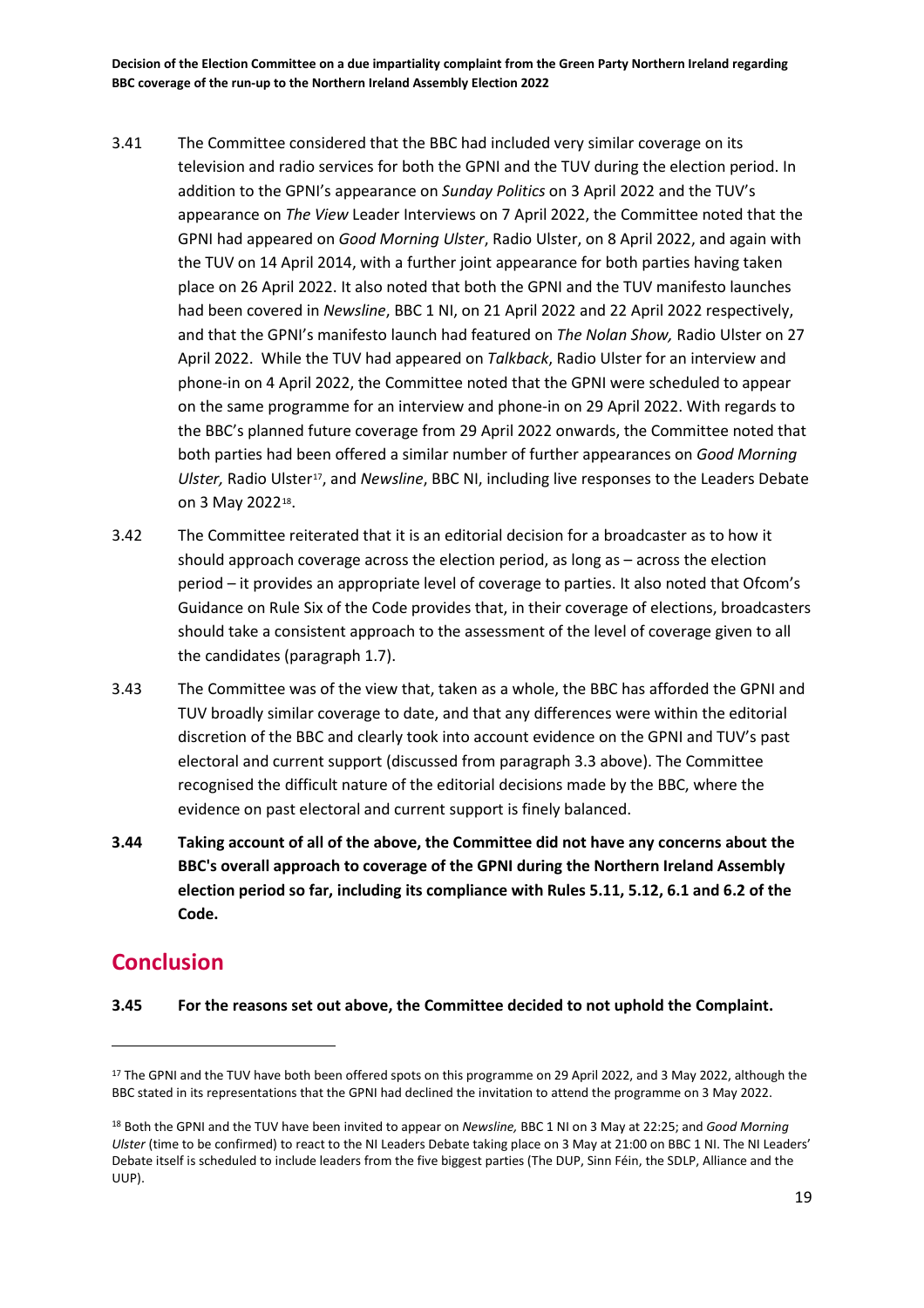# <span id="page-19-0"></span>A1. Statutory Framework and Sections Five and Six of the Broadcasting Code

### **Statutory Framework**

- A1.1 Under section 319 of the Communications Act 2003 (the "Act"), Ofcom has a duty to set such standards for the content of programmes to be included in television and radio services as appear to them best calculated to secure a range of statutory standards objectives. Ofcom has discharged this duty by producing, and from time to time revising, the Code.
- A1.2 Specifically, the standards objectives include an objective that the impartiality requirements set out in section 320 of the Act are complied with (section 319(2)(c)). Section 320 imposes certain "special impartiality requirements" in respect of "matters of political or industrial controversy" and "matters relating to current public policy". In particular, section 320(1)(b) requires "the preservation, in the case of every television programme service…, of due impartiality, on the part of the person providing the service, as respects all of those matters".
- A1.3 Section 320(4)(a) provides that the requirement in section 320(1)(b) "may be satisfied by being satisfied in relation to a series of programmes taken as a whole".
- A1.4 Section 320(5) provides that Ofcom's standards code shall contain provision setting out the rules to be observed in connection with (a) the application of the requirement specified in section 320(1)(b), and (b) the determination of what, in relation to that requirement, constitutes a "series of programmes".
- A1.5 Section 320(6) then provides that any provision made for the purpose of section 320(5)(a) must, in particular, take account of the need to ensure the preservation of impartiality in relation to the following matters (taking each matter separately) – (a) matters of major political or industrial controversy, and (b) major matters relating to current public policy, as well as of the need to ensure that the requirement specified in section 320(1)(b) is satisfied generally in relation to a series of programmes taken as a whole<sup>[19](#page-19-1)</sup>.

## **Applicable provisions of the Broadcasting Code**

- A1.6 Section Five of the Code contains rules in relation to "Due Impartiality and Due Accuracy and Undue Prominence of Views and Opinions".
- A1.7 The BBC's election coverage, including the *The View* Leader Interviews and other programming relating to the Northern Ireland Assembly election, were properly to be regarded as relating to "matters of major political or industrial controversy" or "major

<span id="page-19-1"></span><sup>&</sup>lt;sup>19</sup> In the absence of a complaint post-broadcast of the programme from any person affected, the Committee did not consider any fairness issues under Section Seven of the Code. This Section of the Code is pursuant to section 3(2)(f) of the Act and section 107 of the Broadcasting Act 1996.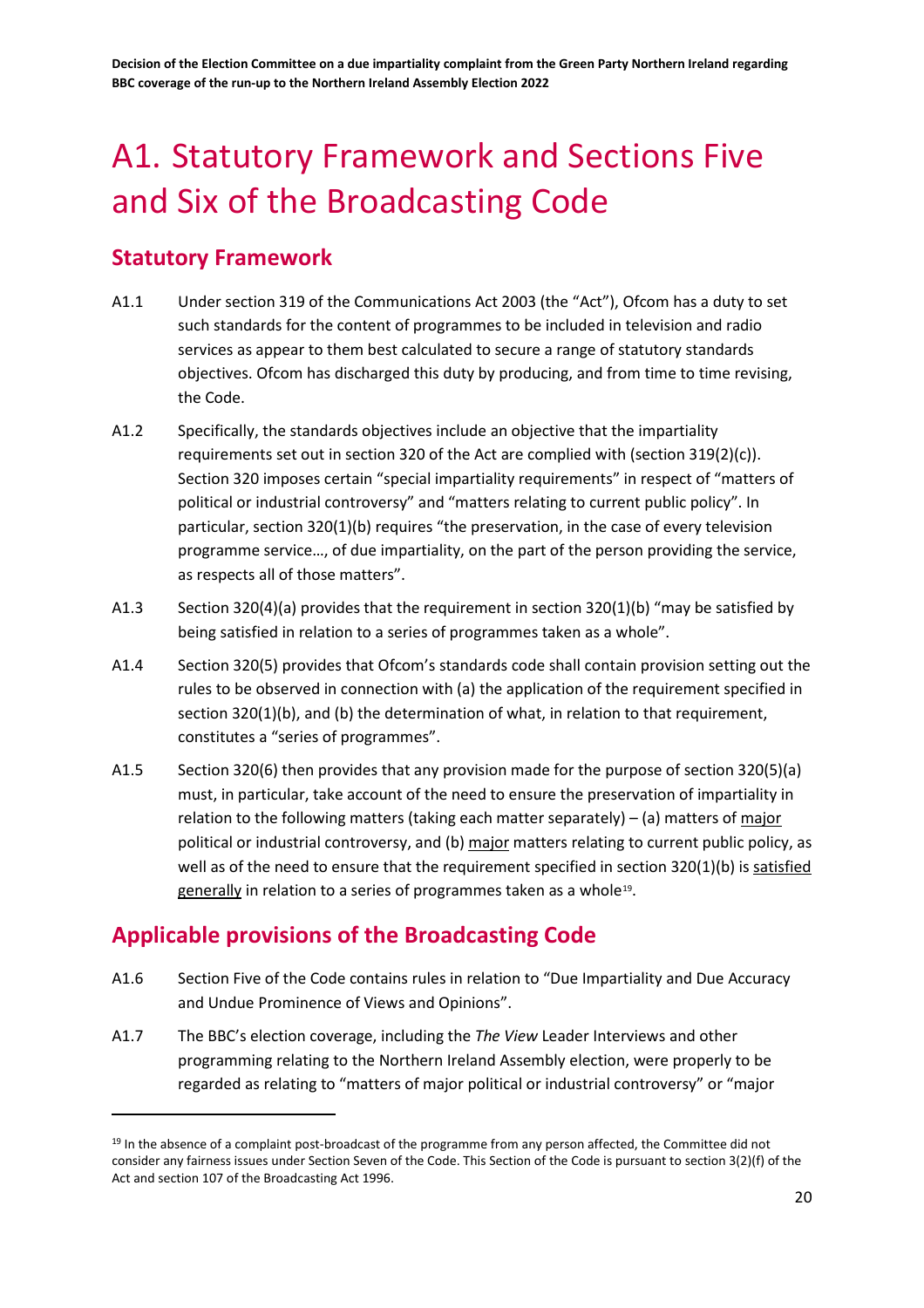matters relating to current public policy". Such matters are defined in Section Five as being "…generally… matters of current public policy which are of national, and often international, importance…". The Committee also noted, in this regard, that Rule 6.1 of the Code provides that the rules in Section Five of the Code relating to major matters relating to current public policy "apply to the coverage of elections and referendums".

- A1.8 As such, the Committee considered the following provisions of Section Five of the Code to be relevant.
	- **Rule 5.11**: "…due impartiality must be preserved on matters of major political and industrial controversy and major matters relating to current public policy by the person providing a service (listed above) in each programme or in clearly linked and timely programmes".
	- **Rule 5.12**: "In dealing with matters of major political and industrial controversy and major matters relating to current public policy an appropriately wide range of significant views must be included and given due weight in each programme or in clearly linked and timely programmes. Views and facts must not be misrepresented".
- A1.9 The Committee also considered the meaning of "due impartiality" as defined at the beginning of Section Five of the Code:

""Due" is an important qualification to the concept of impartiality. Impartiality itself means not favouring one side over another. "Due" means adequate or appropriate to the subject and nature of the programme. So "due impartiality" does not mean an equal division of time has to be given to every view, or that every argument and every facet of every argument has to be represented. The approach to due impartiality may vary according to the nature of the subject, the type of programme and channel, the likely expectation of the audience as to content, and the extent to which the content and approach is signalled to the audience. Context, as defined in Section Two: Harm and Offence of the Code<sup>[20](#page-20-0)</sup>, is important".

A1.10 In addition, the Committee considered the meaning of "series of programmes taken as a whole" as set out in Section Five of the Code:

"This means more than one programme in the same service, editorially linked, dealing with the same or related issues within an appropriate period and aimed at a like audience. A

- the time of broadcast;
- what other programmes are scheduled before and after the programme or programmes concerned;
- the degree of harm or offence likely to be caused by the inclusion of any particular sort of material in programmes generally or programmes of a particular description;
- the likely size and composition of the potential audience and likely expectation of the audience;
- the extent to which the nature of the content can be brought to the attention of the potential audience for example by giving information; and
- the effect of the material on viewers or listeners who may come across it unawares."

<span id="page-20-0"></span><sup>&</sup>lt;sup>20</sup> In relation to the meaning of "context", Section Two states that: "Context includes (but is not limited to):

<sup>•</sup> the editorial content of the programme, programmes or series;

the service on which the material is broadcast;